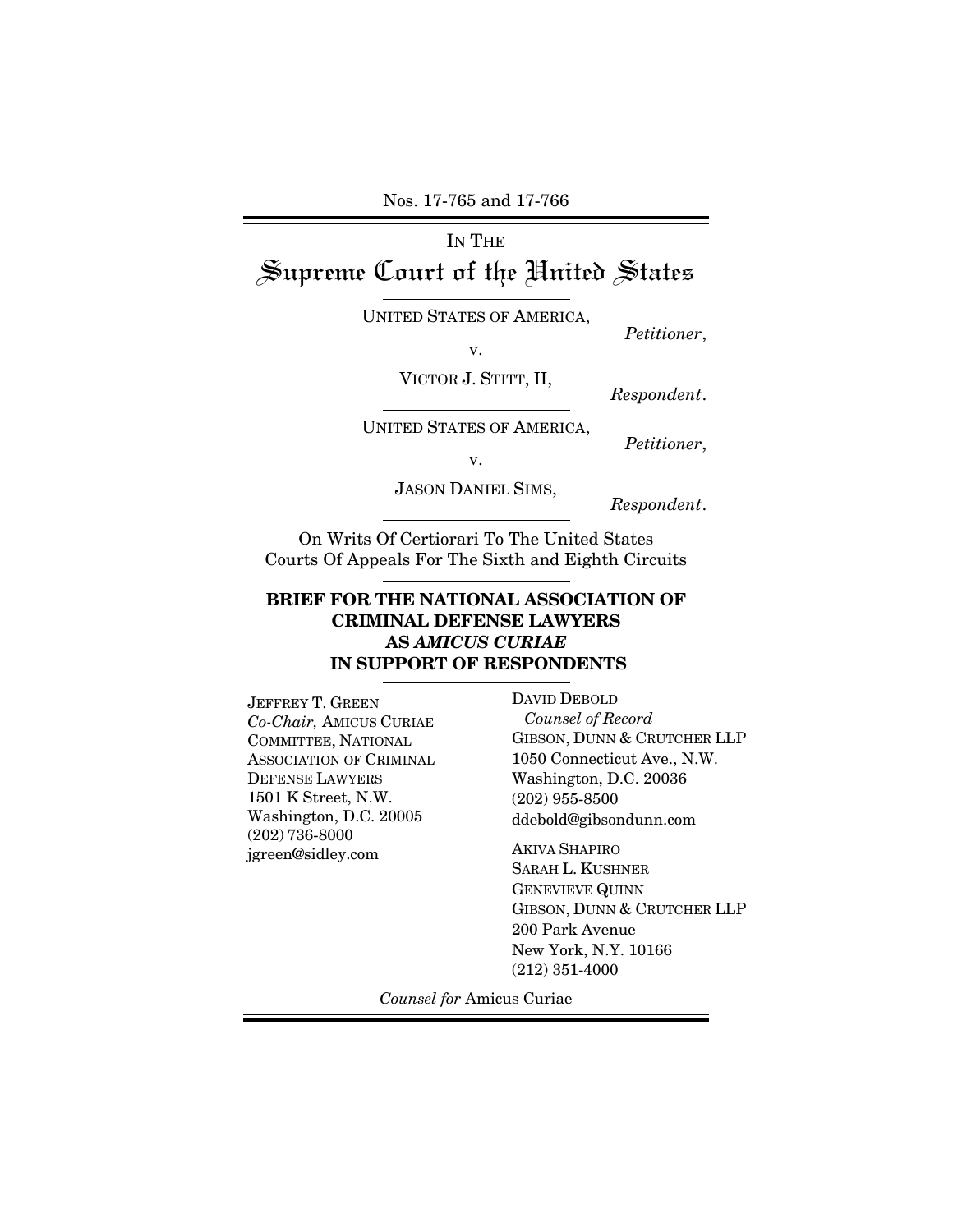### **QUESTION PRESENTED**

Whether a state burglary statute that permits conviction for burglary of a temporary space or a vehicle that is adapted or used for occasional overnight accommodation exceeds the generic crime of "burglary" under the Armed Career Criminal Act of 1984, 18 U.S.C. § 924(e)(2)(B)(ii).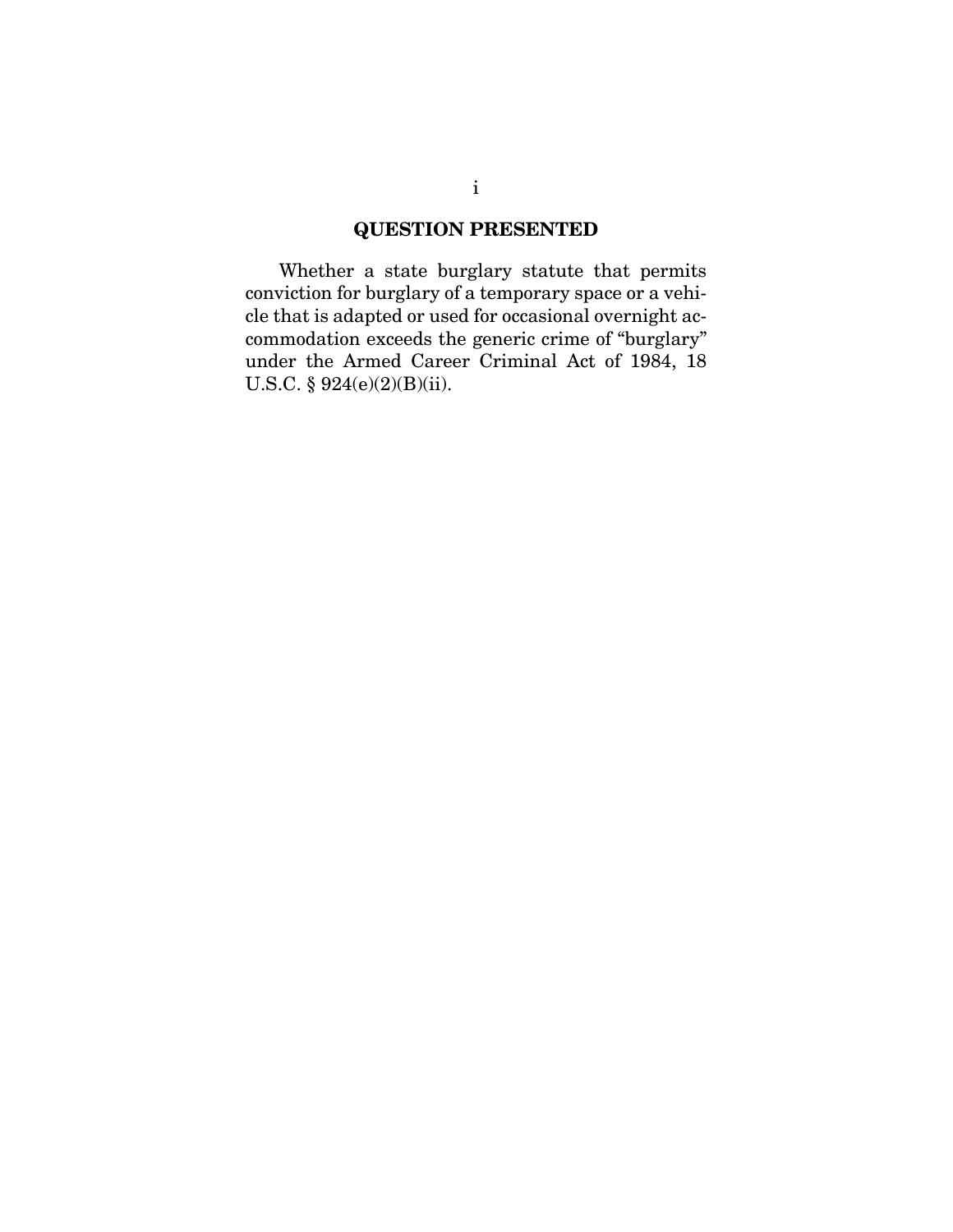# **TABLE OF CONTENTS**

|                                                                                                                                                                                                                                                                                                                                                | Page |
|------------------------------------------------------------------------------------------------------------------------------------------------------------------------------------------------------------------------------------------------------------------------------------------------------------------------------------------------|------|
|                                                                                                                                                                                                                                                                                                                                                |      |
|                                                                                                                                                                                                                                                                                                                                                |      |
|                                                                                                                                                                                                                                                                                                                                                |      |
|                                                                                                                                                                                                                                                                                                                                                |      |
| INTRODUCTION AND SUMMARY OF THE                                                                                                                                                                                                                                                                                                                |      |
|                                                                                                                                                                                                                                                                                                                                                |      |
| WHEN THE ACCA WAS ENACTED IN 1984<br>I.<br>AND AMENDED IN 1986, THE MAJORITY OF<br><b>STATES' BURGLARY STATUTES</b><br><b>DISTINGUISHED BETWEEN STRUCTURES AND</b><br><b>BOTH TEMPORARY SPACES AND MOBILE</b>                                                                                                                                  |      |
| THE GOVERNMENT'S POSITION THAT THERE<br>II.<br>WAS A "BROAD CONSENSUS" IN 1986 THAT<br><b>BURGLARY COVERED TEMPORARY SPACES OR</b><br>MOBILE VEHICLES ADAPTED OR USED FOR<br><b>OVERNIGHT ACCOMMODATION IGNORES</b><br>FUNDAMENTAL DIFFERENCES AMONG THE                                                                                       |      |
| <b>III. THE ADDITION OF TEMPORARY SPACES AND</b><br><b>MOBILE VEHICLES ADAPTED FOR</b><br><b>OVERNIGHT ACCOMMODATION TO THE</b><br><b>GENERIC DEFINITION OF BURGLARY FAILS</b><br>TO CLOSE THE PURPORTED "GAP" BETWEEN<br>THE ACCA AND STATE-LAW DEFINITIONS OF<br>BURGLARY, AS NUMEROUS STATE BURGLARY<br>STATUTES WOULD REMAIN OVERBROAD. 15 |      |
| IV. THE ACCA IS PROPERLY FOCUSED ON<br>FORM, RATHER THAN FUNCTION, IN<br>DELINEATING THOSE PLACES ENCOMPASSED                                                                                                                                                                                                                                  |      |
|                                                                                                                                                                                                                                                                                                                                                |      |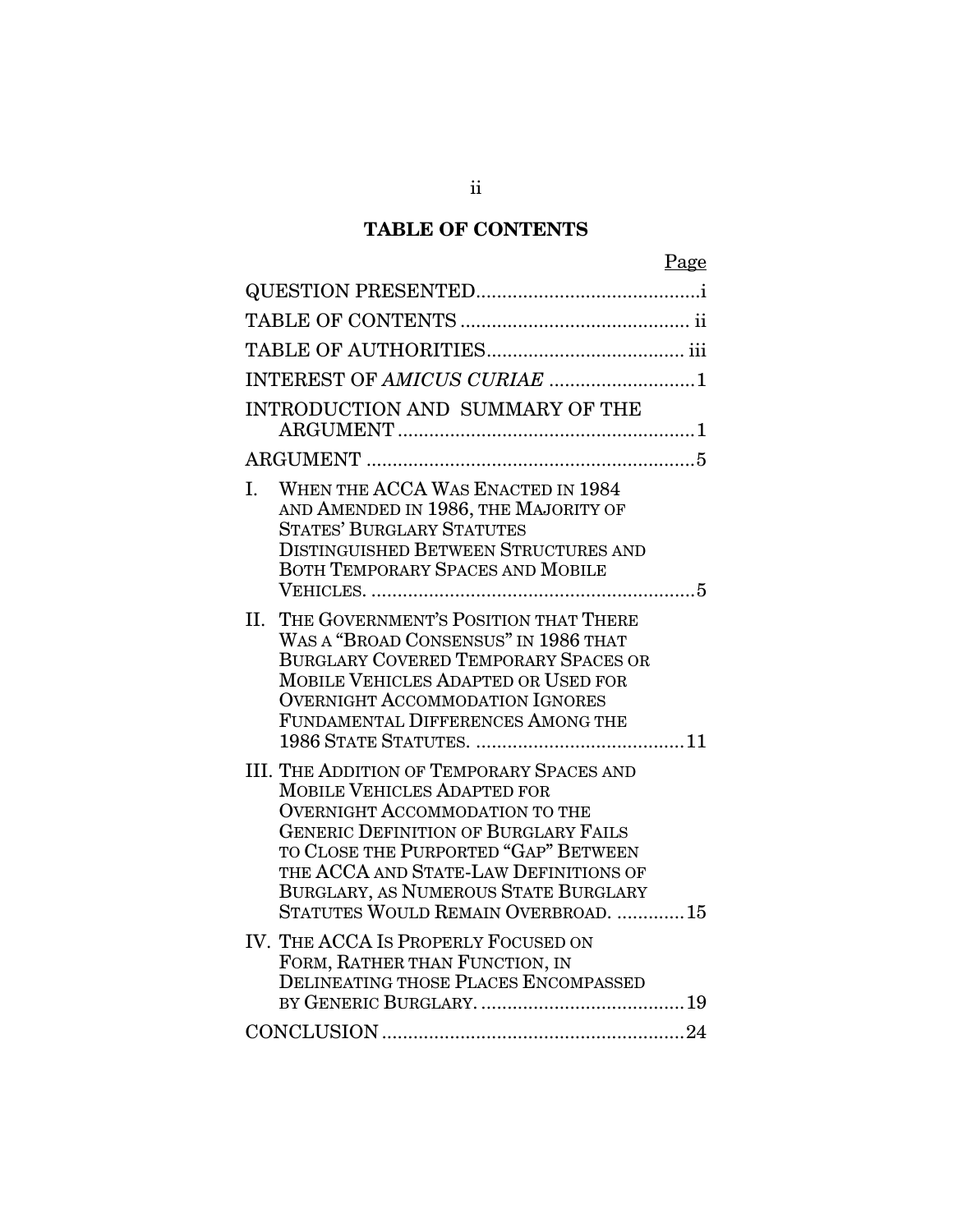# **TABLE OF AUTHORITIES**

Page(s)

## **Cases**

| Bifulco v. United States,                                           |
|---------------------------------------------------------------------|
| Blankenship v. State,<br>780 S.W.2d 198                             |
| Commonwealth v. Graham,                                             |
| Descamps v. United States,                                          |
| Garcia v. United States,                                            |
| James v. United States,                                             |
| Johnson v. United States,                                           |
| Mathis v. United States,<br>136 S. Ct. 2243 (2016) 1, 2, 16, 20, 21 |
| Nat'l Ass'n of Mfrs. v. Dep't of Def.,                              |
| Nijhawan v. Holder,                                                 |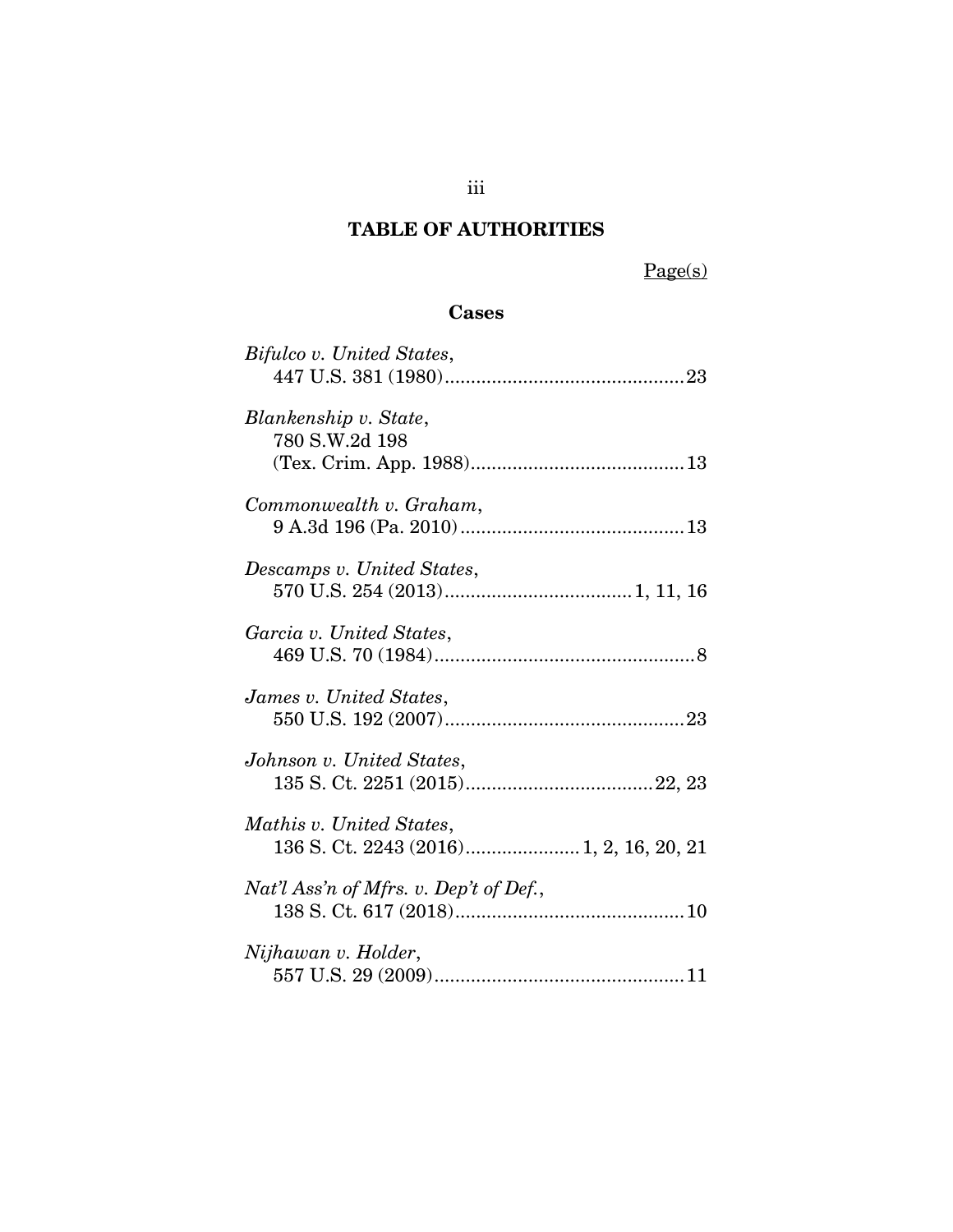| Shepard v. United States, |
|---------------------------|
| Taylor v. United States,  |
| United States v. Bass,    |
| United States v. Concha,  |
| United States v. Grisel,  |
| United States v. R.L.C.,  |
| United States v. Rainer,  |

### **Statutes**

| Alaska Stat. Ann. § 11.46.310 (2018)  17 |  |
|------------------------------------------|--|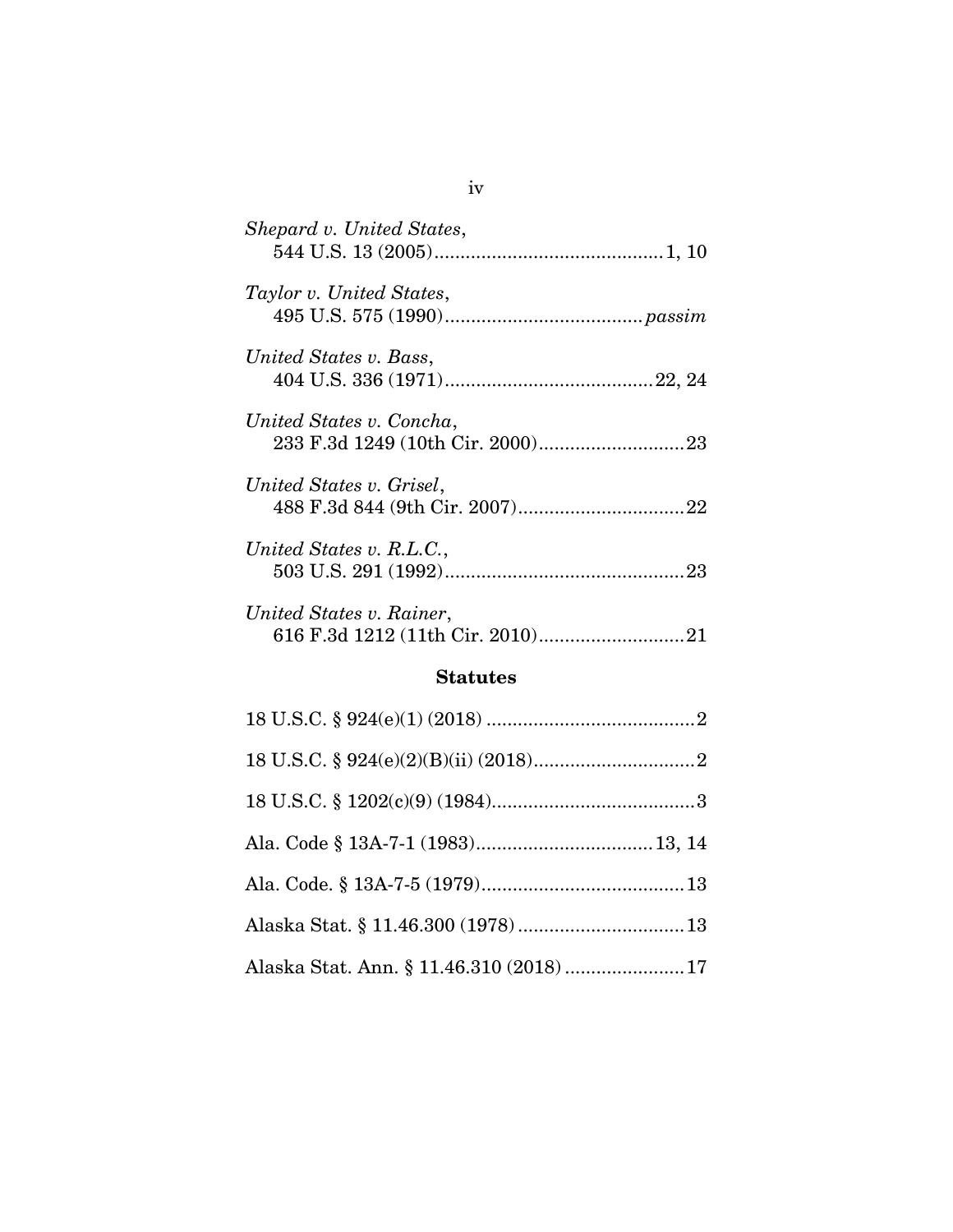| Alaska Stat. Ann. § 11.81.900 (2018) 17 |
|-----------------------------------------|
|                                         |
|                                         |
|                                         |
|                                         |
|                                         |
| Cal. Penal Code Ann. § 459 (2018)  18   |
| Cal. Penal Code Ann. § 460 (2018)  18   |
|                                         |
|                                         |
|                                         |
|                                         |
|                                         |
|                                         |
|                                         |
|                                         |
|                                         |
|                                         |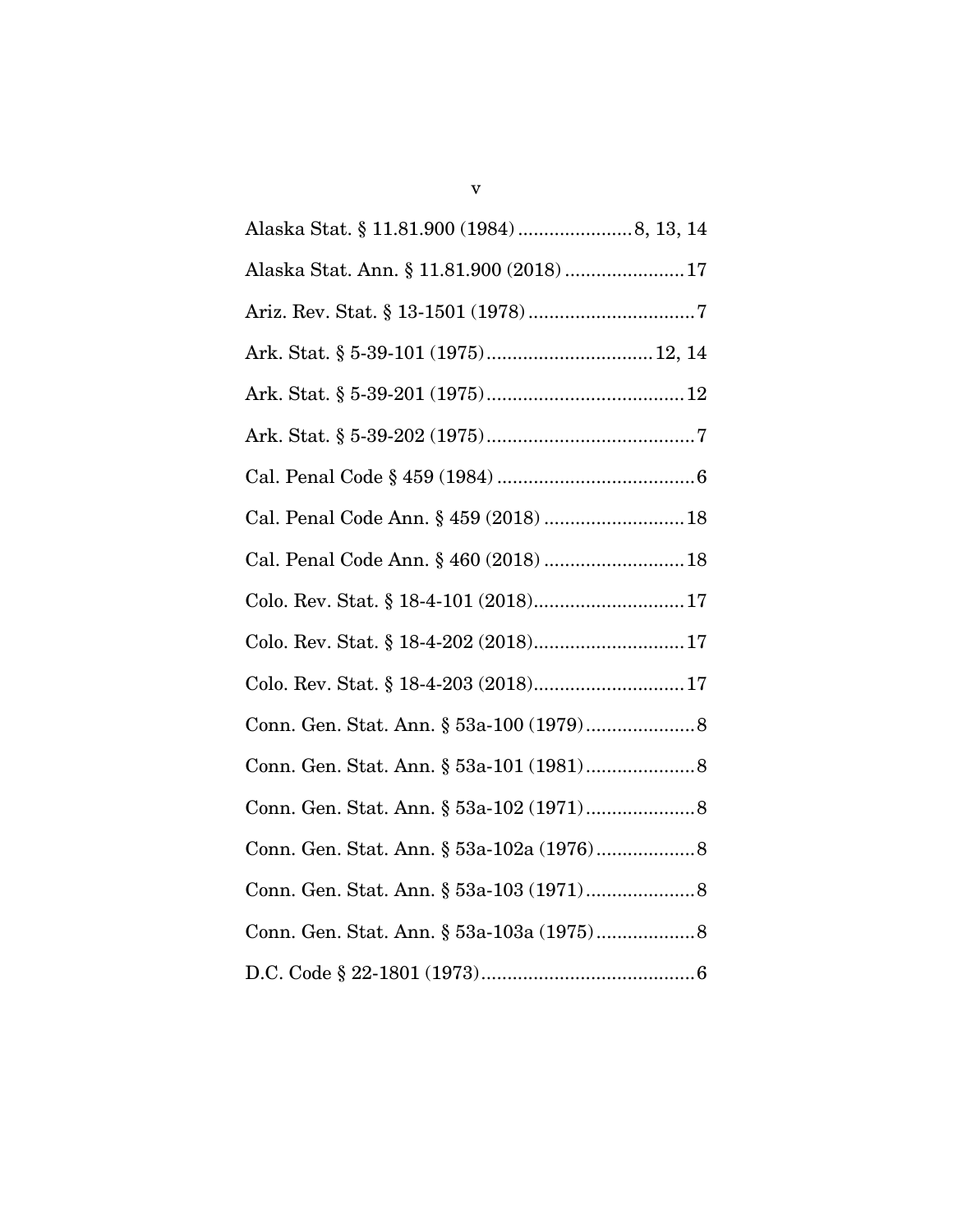| Haw. Rev. Stat. Ann. § 708-800 (1979)  15 |
|-------------------------------------------|
|                                           |
| Idaho Code Ann. § 18-1401 (2018) 18       |
|                                           |
|                                           |
| Iowa Code Ann. § 702.12 (2018) 17         |
|                                           |
| Iowa Code Ann. § 713.1 (2018) 17          |
|                                           |
|                                           |
| Iowa Code Ann. § 713.6A (2017)17          |
|                                           |
|                                           |
| Ky. Rev. Stat. Ann. § 511.010 (2018) 18   |
|                                           |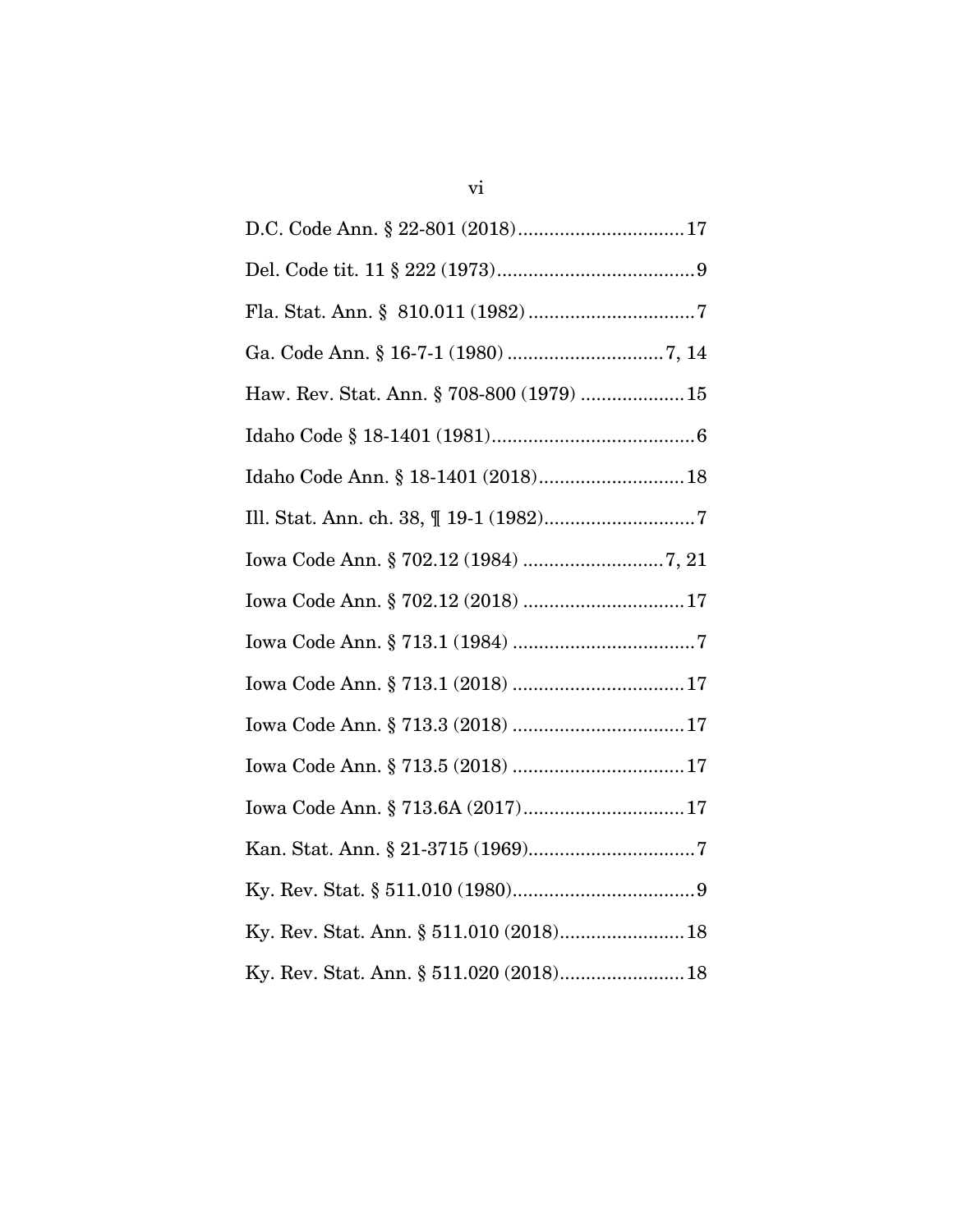| Mass. Gen. Laws Ann. ch. 266 § 16     |
|---------------------------------------|
| Mass. Gen. Laws Ann. ch. 266 § 16A    |
|                                       |
|                                       |
|                                       |
| Mich. Comp. Laws Ann. $\S 750.110$    |
|                                       |
|                                       |
|                                       |
|                                       |
|                                       |
|                                       |
|                                       |
|                                       |
|                                       |
| Mont. Code Ann. § 45-2-101 (2017)  18 |
|                                       |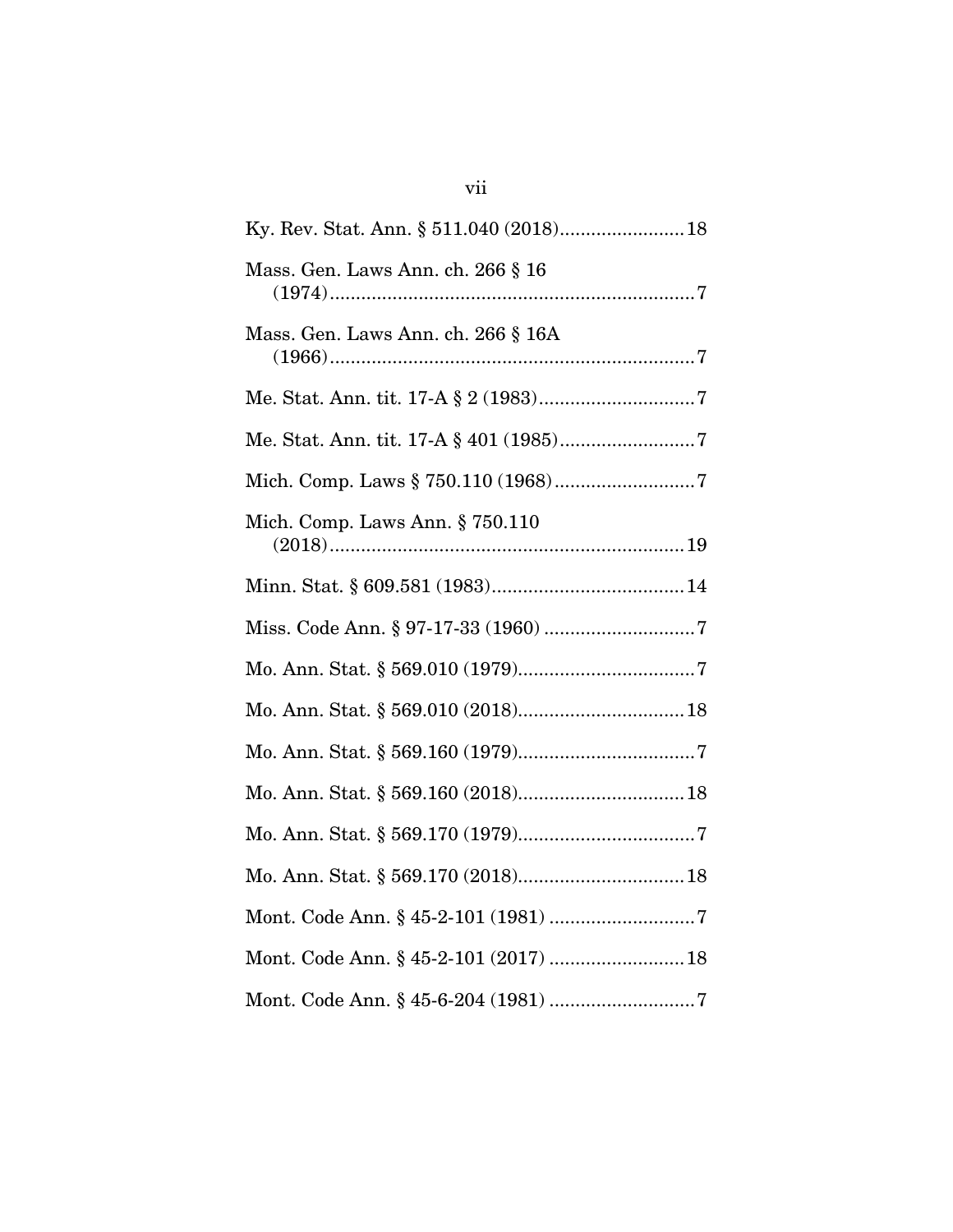| Mont. Code Ann. § 45-6-204 (2017)  18    |
|------------------------------------------|
|                                          |
| Nev. Rev. Stat. Ann. § 205.060 (2017) 19 |
|                                          |
|                                          |
|                                          |
|                                          |
|                                          |
|                                          |
|                                          |
|                                          |
| N.D. Cent. Code Ann. § 12.1-05-12        |
| N.D. Cent. Code Ann. § 12.1-22-02        |
| N.D. Cent. Code Ann. § 12.1-22-06        |
| N.D. Cent. Code Ann. § 12.1-22-02        |
| N.D. Cent. Code Ann. § 12.1-22-06        |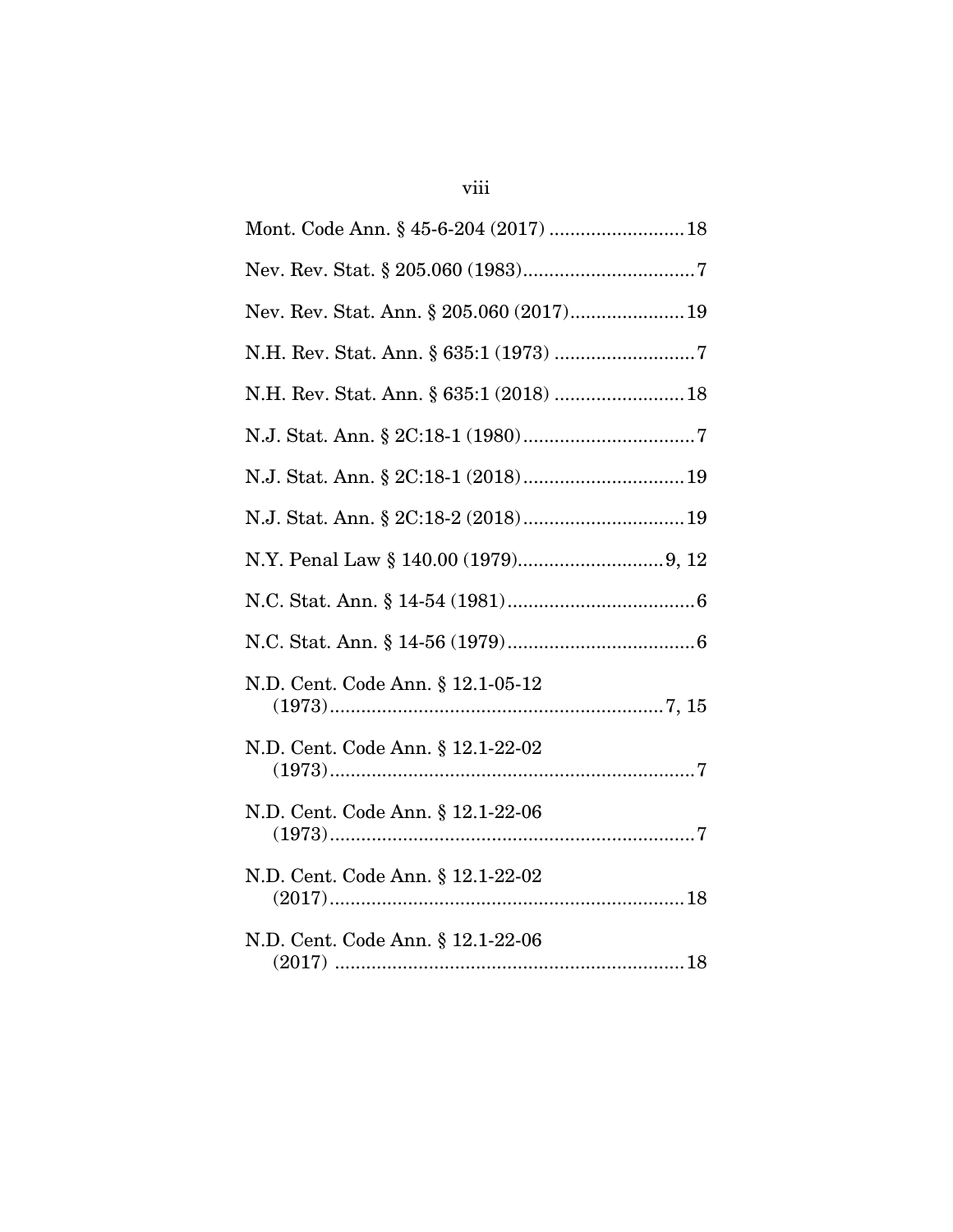| Ohio Rev. Code Ann. § 2911.11 (1983) 7  |
|-----------------------------------------|
| Ohio Rev. Code Ann. § 2911.12 (1982) 7  |
|                                         |
| Or. Rev. Stat. Ann. § 164.205 (2018) 18 |
| Or. Rev. Stat. Ann. § 164.215 (2018) 18 |
|                                         |
|                                         |
| S.C. Code Ann. § 16-11-10 (1962)  13    |
| S.C. Code Ann. § 16-11-311 (1985)  13   |
| S.C. Code Ann. § 16-11-312 (1985)  13   |
|                                         |
| S.D. Codified Laws § 22-1-2 (2018) 19   |
|                                         |
| S.D. Codified Laws § 22-32-1 (2018) 19  |
| S.D. Codified Laws § 22-32-3 (2018) 19  |
| S.D. Codified Laws § 22-32-8 (2018) 19  |
|                                         |
|                                         |
|                                         |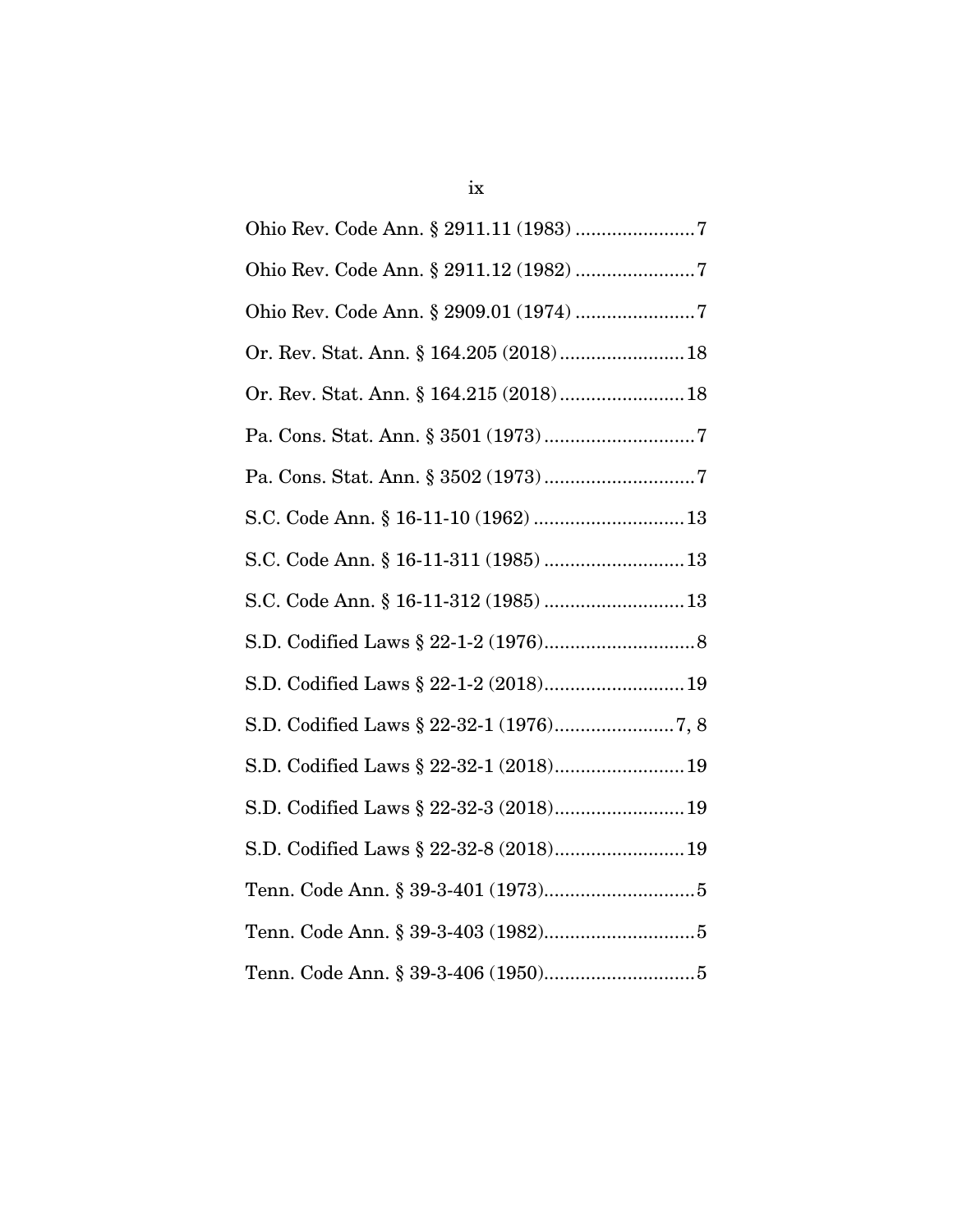| Tex. Penal Code Ann. § 30.01 (1974) 8, 20 |
|-------------------------------------------|
|                                           |
|                                           |
|                                           |
| Utah Code Ann. § 76-6-201 (2018) 18       |
|                                           |
| Utah Code Ann. § 76-6-203 (2018) 18       |
| Va. Code Ann. § 18.2-90 (1975) 13, 14     |
|                                           |
|                                           |
|                                           |
|                                           |
|                                           |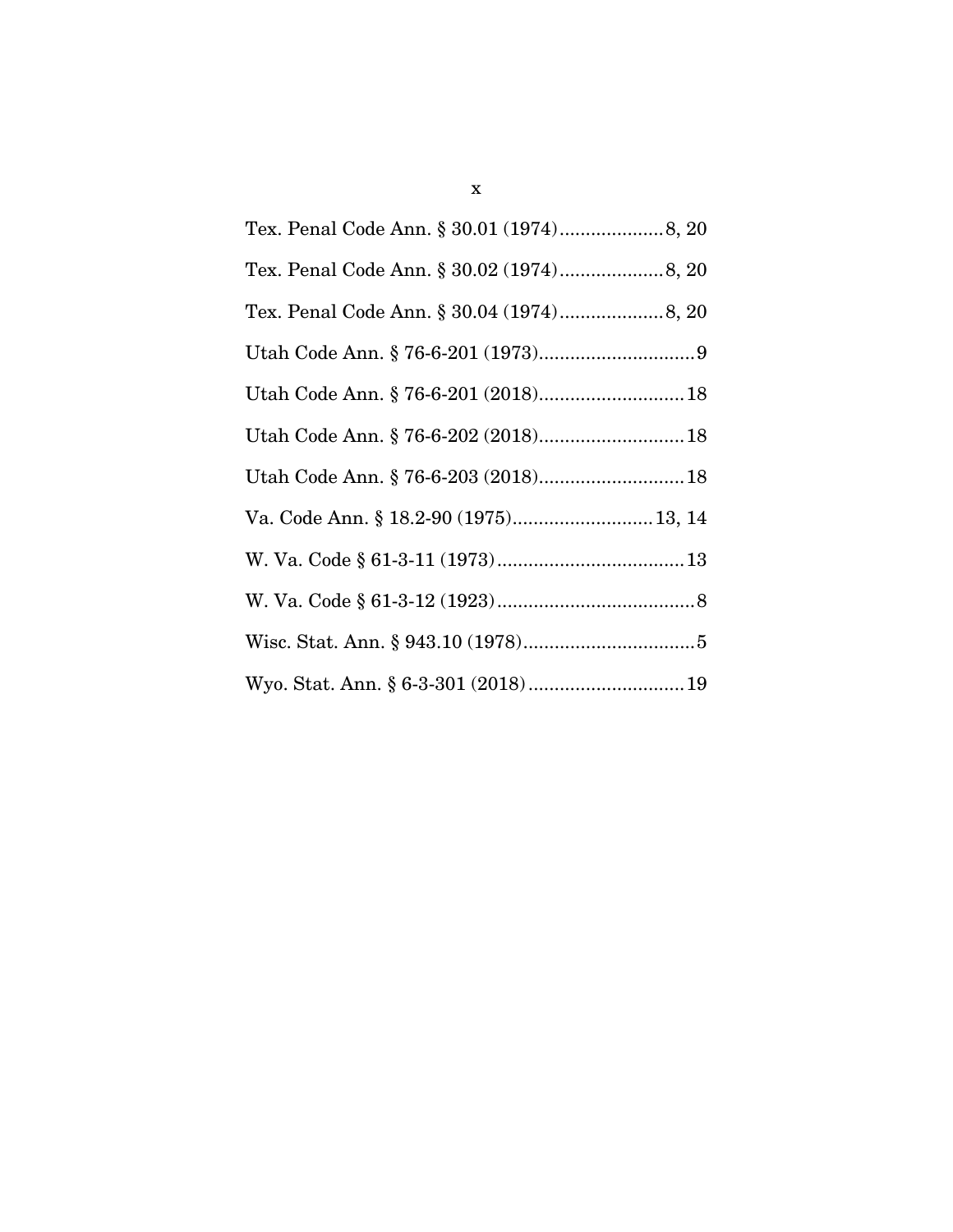#### **INTEREST OF** *AMICUS CURIAE*1

The National Association of Criminal Defense Lawyers ("NACDL"), founded in 1958, is a nonprofit voluntary professional bar association comprised of private criminal defense lawyers, public defenders, military defense counsel, law professors, and judges committed to preserving fairness and promoting a rational and humane criminal justice system. NACDL has a nationwide membership of many thousands of direct members, and up to 40,000 with affiliates. NACDL often files *amicus* briefs in this Court in cases presenting issues of broad importance to criminal defendants, criminal defense lawyers, and the criminal justice system. It has participated as an *amicus* in many of this Court's decisions involving the Armed Career Criminal Act of 1984, including *Taylor v. United States*, 495 U.S. 575 (1990); *Shepard v. United States*, 544 U.S. 13 (2005); *Descamps v. United States*, 570 U.S. 254 (2013); and *Mathis v. United States*, 136 S. Ct. 2243 (2016).

### **INTRODUCTION AND SUMMARY OF THE ARGUMENT**

The Armed Career Criminal Act of 1984 ("ACCA") imposes a 15-year mandatory minimum sentence for certain federal criminal defendants who have three

<sup>1</sup> Pursuant to Supreme Court Rule 37.6, counsel for *amicus curiae* states that no counsel for a party authored this brief in whole or in part, and no person or entity other than *amicus curiae* or their counsel made a monetary contribution to this brief 's preparation or submission. All parties have consented to the filing of this brief.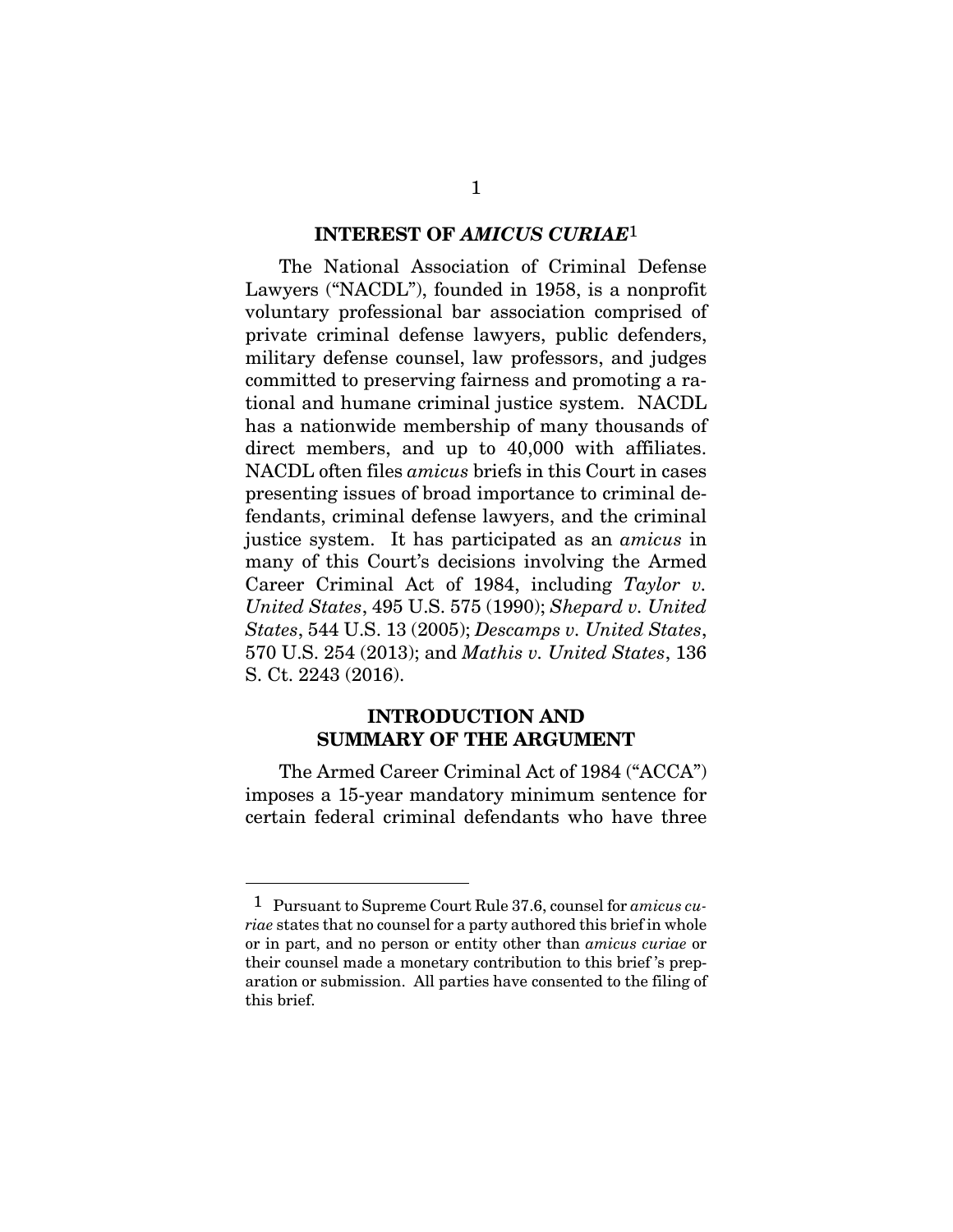prior convictions for a "violent felony," as defined under the ACCA, including "burglary." 18 U.S.C. §§ 924(e)(1), (e)(2)(B)(ii) (2018).

In *Taylor v. United States*, this Court held that ACCA burglary refers to the generic crime of burglary, which the Court defined as "an unlawful or unprivileged entry into . . . a building or other structure, with intent to commit a crime." 495 U.S. 575, 598 (1990). The Court provided this definition to fill a gap created by Congress when, in the course of amending the ACCA in 1986, it removed—apparently inadvertently—the definition of burglary included in the 1984 version of the act. As relevant here, *Taylor* and its progeny make clear that a state burglary statute is "broader than generic burglary"—and thus cannot give rise to a predicate offense of ACCA burglary—if it reaches "places" beyond "a building or other structure." *Mathis v. United States*, 136 S. Ct. 2243, 2248, 2250 (2016). Thus, in *Mathis*, the Court distinguished between "buildings and other structures" on the one hand, and "vehicles" on the other hand, and held that while the former "satisfy the generic definition" of burglary, the latter do not. *Id.* at 2250.

The main issue in these cases is whether vehicles used for occasional overnight accommodation, such as the sleeping cab of an 18-wheeler or fishing boat, qualify as a "building or other structure" under the generic definition of burglary. They do not. The Court in *Taylor* made clear that "there is nothing in the history [of the ACCA] to show that Congress intended in 1986 to replace the 1984 'generic' definition of burglary" which was expressly limited to "buildings"—with something entirely different. 495 U.S. at 590; *see also*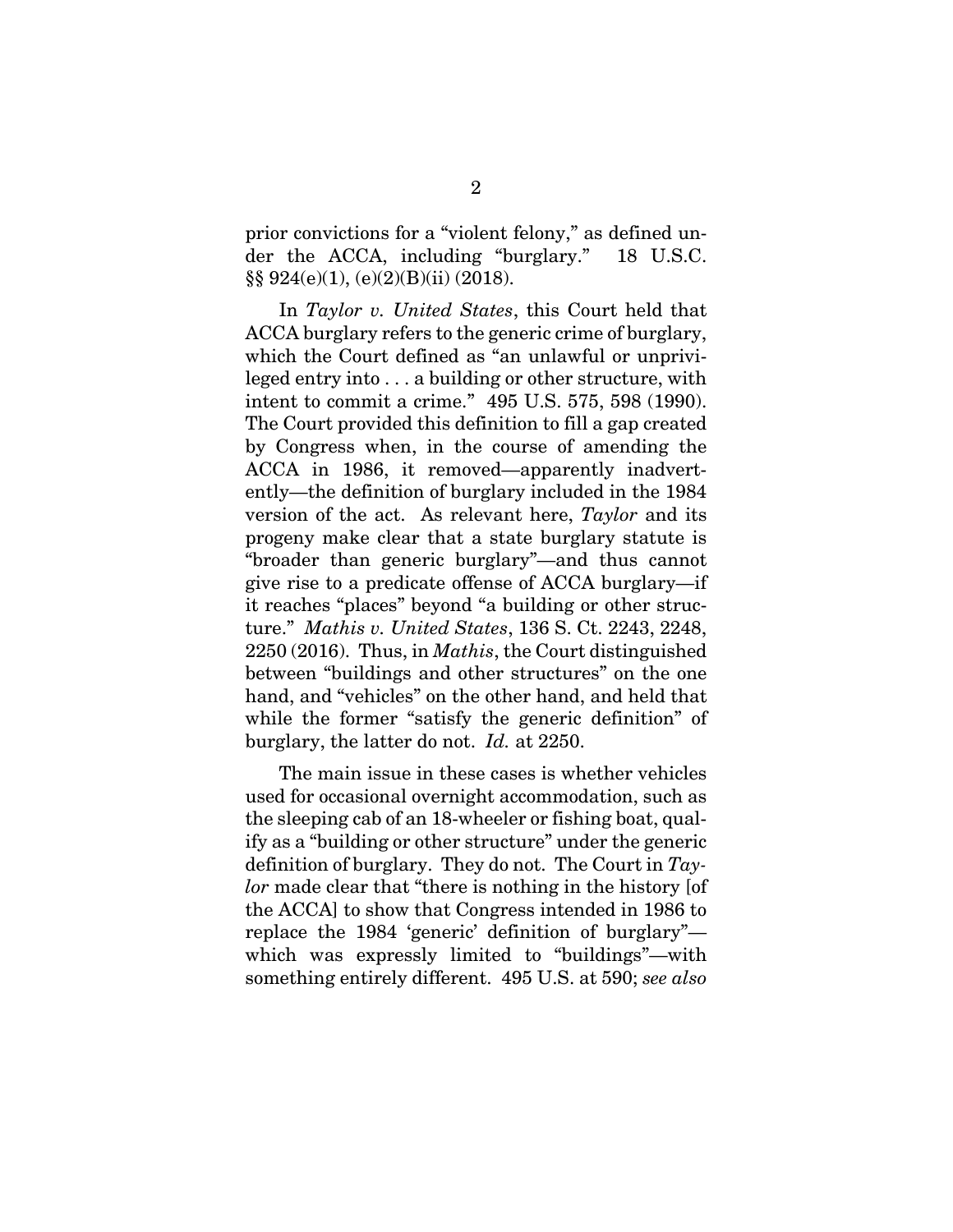18 U.S.C. § 1202(c)(9) (1984). A building is, quite obviously, a permanent, immovable structure very much unlike an 18-wheeler. This Court's reference to "other structure[s]" in *Taylor* was not intended to expand the generic crime of burglary to mobile living spaces. Rather, it must be understood to refer to edifices that, while not traditional buildings, are similar in kind to buildings, *i.e.*, permanent and immovable.

The government seeks to shoehorn into *Taylor*'s reference to "other structure[s]" what it calls "nonpermanent or mobile dwellings" that are "adapted or used for overnight accommodation." U.S. Br. 16–27. The government's proposed definition of ACCA burglary would undermine *Taylor* and its progeny and obliterate the sharp distinctions this Court has repeatedly drawn between generic burglary and broader crimes defined in certain state burglary statutes.

The government argues that its proposed definition is supported by the state statutes in place in 1986, when Congress amended the ACCA. But neither those statutes nor the state burglary statutes in place in 1984, when the ACCA was initially enacted, reflect a broad consensus—or any consensus at all—among the states that the generic definition of burglary encompassed temporary spaces and vehicles with overnight accommodations, let alone those specifically used for sleeping. As this Court observed in *Taylor*, "the word 'burglary' has not been given a single accepted meaning by the state courts; the criminal codes of the States define burglary in many different ways." 495 U.S. at 580. To the extent there was any consensus among states regarding the generic definition of burglary in 1984 or 1986, nothing supports the gov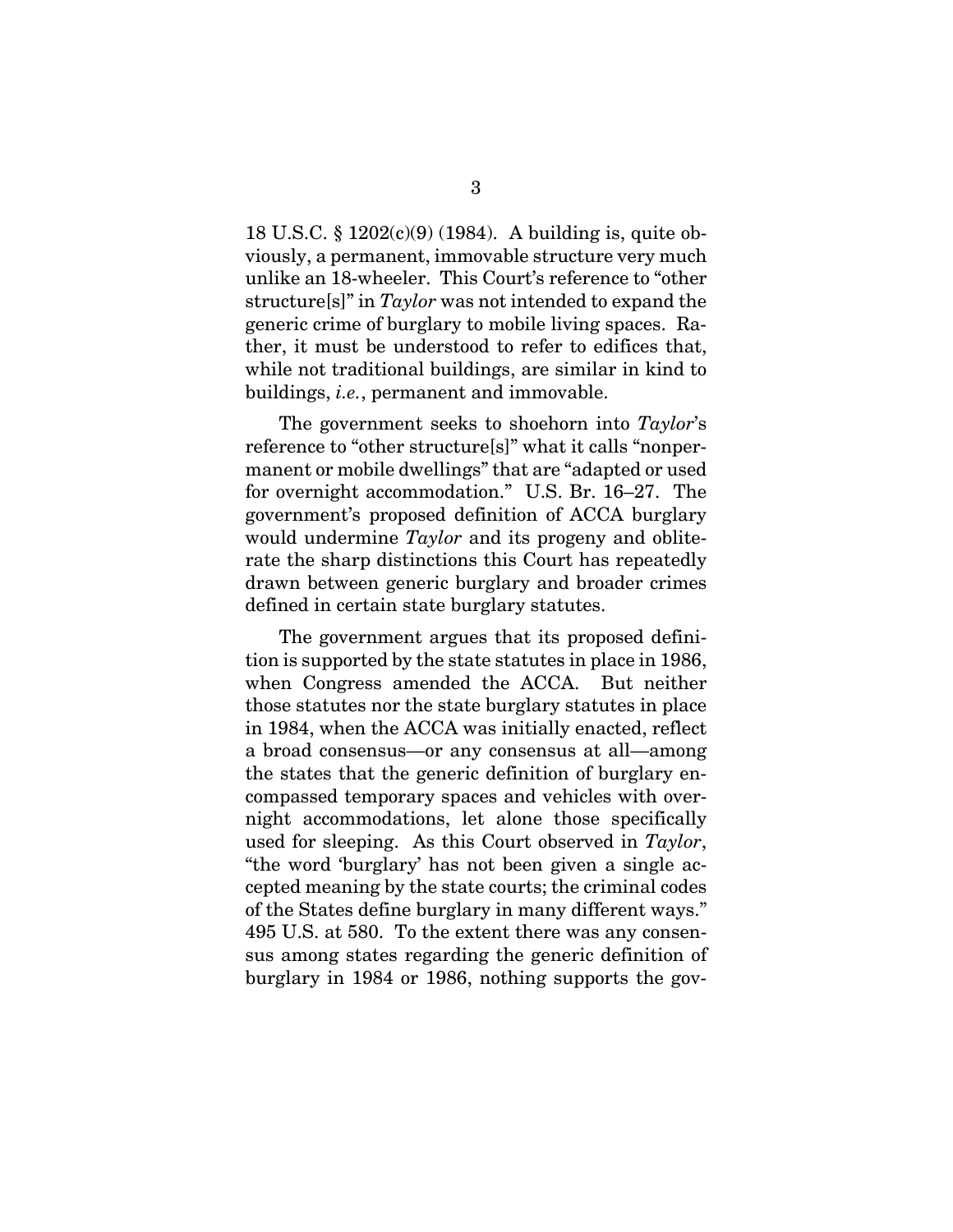ernment's assertion that most states understood generic burglary to include mobile vehicles used for overnight accommodation.

The government's definition also does not close the alleged "untenable statutory gap" between ACCA burglary and the crime of burglary defined in relevant state statutes. U.S. Br. 26. Many of these state statutes extend to conduct beyond the government's proposed definition because they cover entry of temporary spaces or mobile vehicles either (i) irrespective of the purpose of the space or vehicle, or (ii) for specified purposes that extend beyond overnight accommodation. Thus, even under the government's expanded definition, numerous state burglary offenses would fail to qualify as ACCA sentencing predicates. The government's "solution" thus does not solve its purported "gap" problem.

Finally, this Court has correctly looked to objective form, rather than subjective use, in determining whether certain spaces are encompassed by the ACCA's generic definition of "burglary." This brightline rule affords consistency in applying the ACCA and makes practical sense. The government's expanded definition of "generic burglary"—which hinges on a space's actual or intended use—would engender confusion and result in inconsistent application of the ACCA. It would also run afoul of the rule of lenity.

For all these reasons, the Court should hold that a state statute permitting conviction for unlawful entry of a temporary space or vehicle used for occasional overnight accommodation is broader than the definition of generic burglary under the ACCA.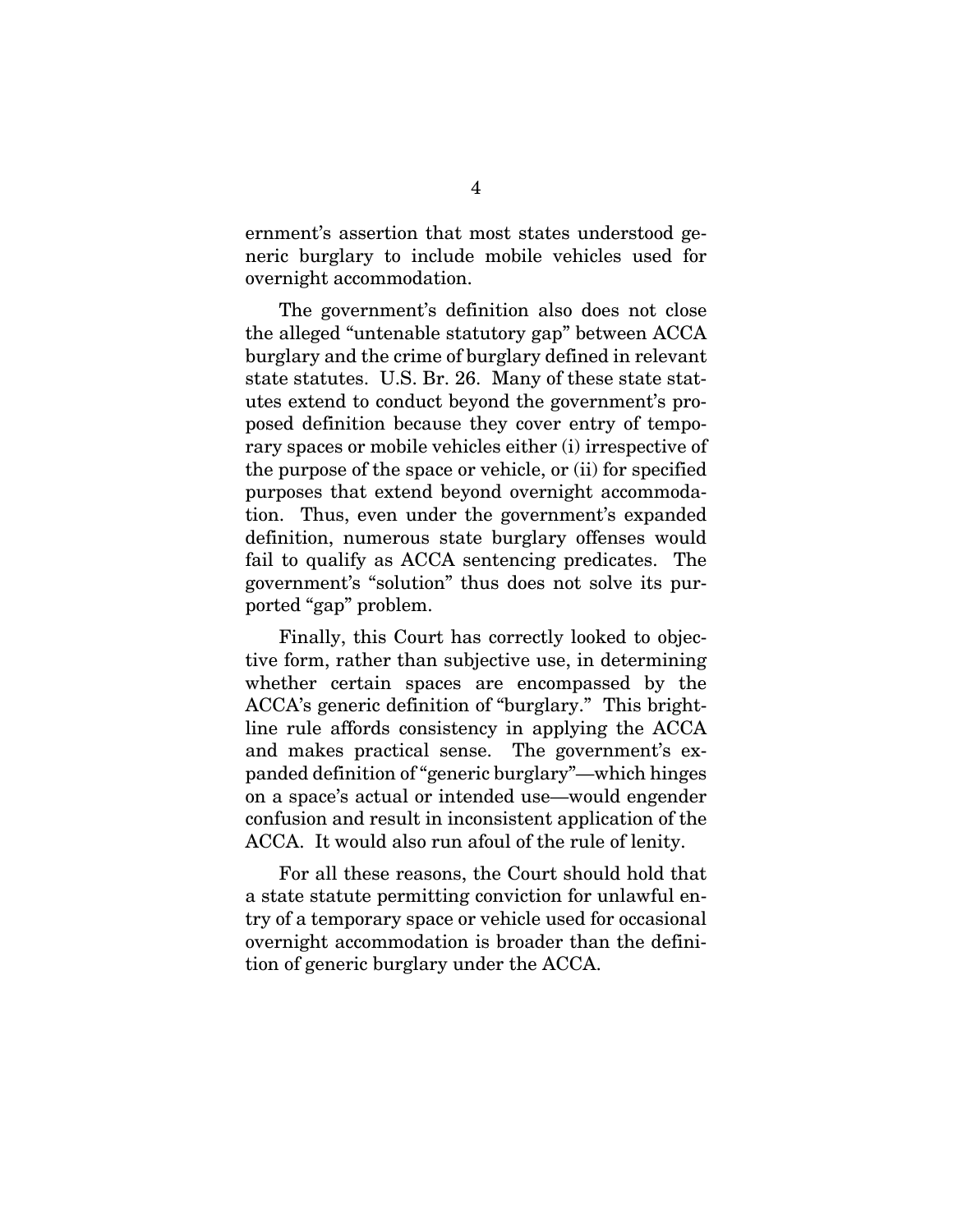#### **ARGUMENT**

### **I. WHEN THE ACCA WAS ENACTED IN 1984 AND AMENDED IN 1986, THE MAJORITY OF STATES' BURGLARY STATUTES DISTINGUISHED BETWEEN STRUCTURES AND BOTH TEMPORARY SPACES AND MOBILE VEHICLES.**

As the government notes, "*Taylor*'s definition of burglary was meant to reflect the 'generic sense' in which 'most States' defined the term" at the time of the ACCA's passage. U.S. Br. 33 (quoting 495 U.S. at 598). The government bases its new definition on the premise that there was a "broad consensus in 1986 that burglary included nonpermanent or mobile structures adapted or used for overnight accommodation." *Id*. at 19. That premise is false.

1. When Congress enacted the ACCA in 1984 and amended it in 1986, the majority of states' burglary statutes distinguished, in one way or another, between structures, such as buildings, on the one hand, and temporary spaces or mobile vehicles—even if habitable—such as RVs, boats, or railroad cars, on the other hand. That distinction between structures and vehicles existed regardless of whether the latter were purposed or used for overnight accommodation. For example, Wisconsin's burglary statutes distinguished between burglary of "[a]ny building or dwelling," on the one hand, and burglary of a "motor home or other motorized type of home or a trailer home." Wisc. Stat. Ann. § 943.10 (1978); *see also, e.g.*, Tenn. Code Ann. §§ 39-3-401 (1973), 39-3-403 (1982), 39-3-406 (1950) (different burglary statutes for "dwelling house, or any other house, building, room or rooms therein" and "any freight or passenger car, automobile, truck,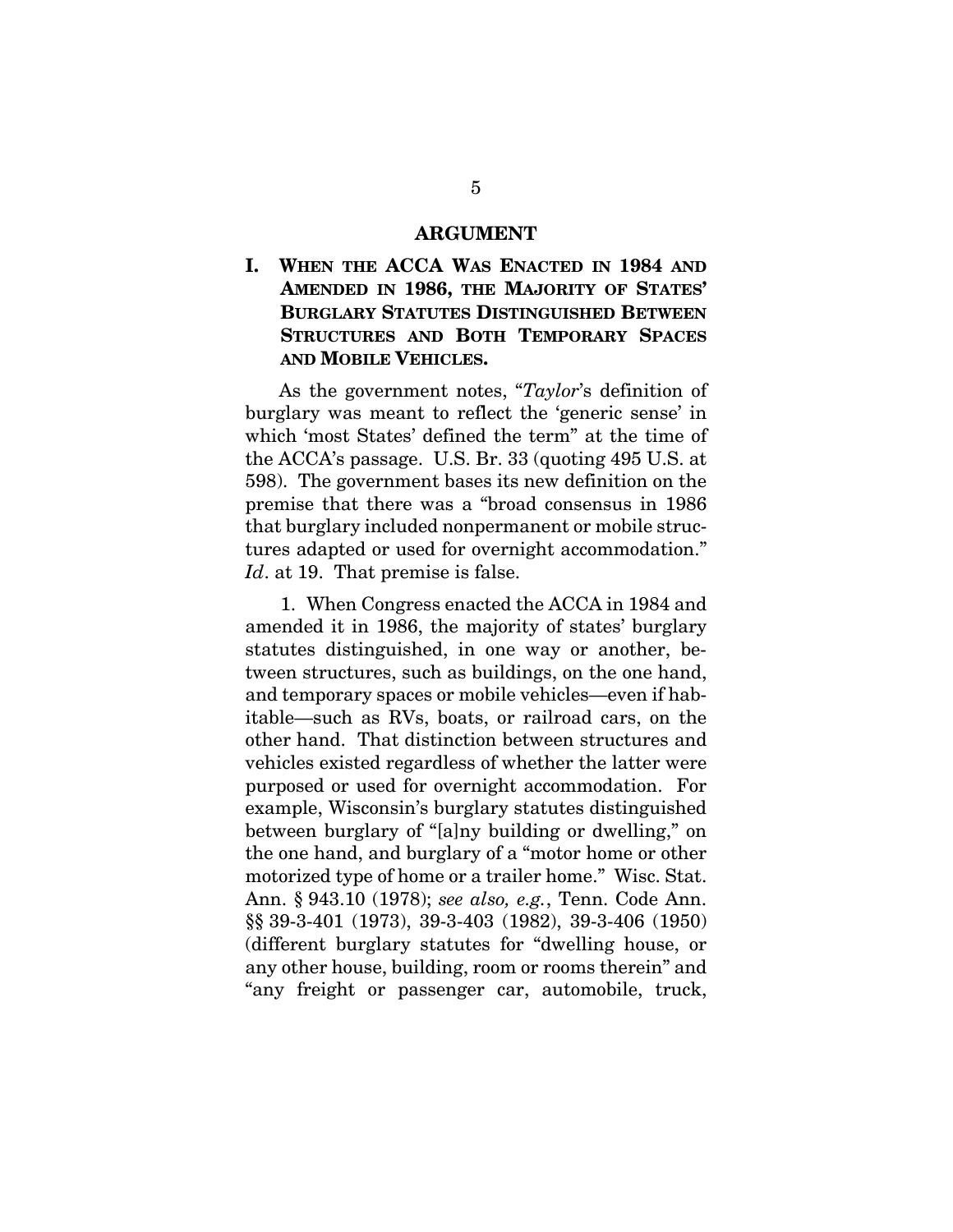trailer or other motor vehicle").2 Similarly, North Carolina had separate burglary statutes entitled "breaking or entering buildings generally" and "breaking or entering into or breaking out of railroad cars, motor vehicles, trailers, aircraft, boats, or other watercraft." N.C. Stat. Ann. §§ 14-54 (1981), 14-56 (1979).3

In other states, burglary statutes delineated the types of fixed, stationary objects that would constitute—or be deemed similar to—buildings, as distinct from non-permanent spaces, mobile vehicles, or other objects. *See, e.g.*, Idaho Code § 18-1401 (1981) ("Every person who enters any house, room, apartment, tenement, shop, warehouse, store, mill, barn, stable, outhouse, *or other building*, tent, vessel, closed vehicle, closed trailer, airplane or railroad car, with intent to commit any theft or any felony, is guilty of burglary." (emphasis added)).4 Similarly, numerous states had

 $2$  Citations to historical versions of state statutes (Pts. I, II & IV) refer to the effective dates of those statutes. Unless otherwise noted, the language of such statutes remained unchanged between the effective dates and 1986. Citations to present-day state statutes (Pt. III) are to the current annotated codes.

<sup>3</sup> The government's chart of state burglary statutes in effect at the time of the 1986 amendments to the ACCA does not include certain burglary-related statutes in effect at that time that are relevant to the analysis, including North Carolina's statute criminalizing breaking or entering vehicles. *See* U.S. Br. App'x B at 33a.

<sup>4</sup> *See also, e.g.*, Cal. Penal Code § 459 (1984) (defining burglary to include "any house, room, apartment, tenement, shop, warehouse, store, mill, barn, stable, outhouse *or other building*, tent, vessel, railroad car, . . . trailer coach, . . . house car, . . . inhabited camper, . . . aircraft . . ." (emphasis added)); D.C. Code § 22- 1801(b) (1973) (defining burglary to include "any dwelling, bank,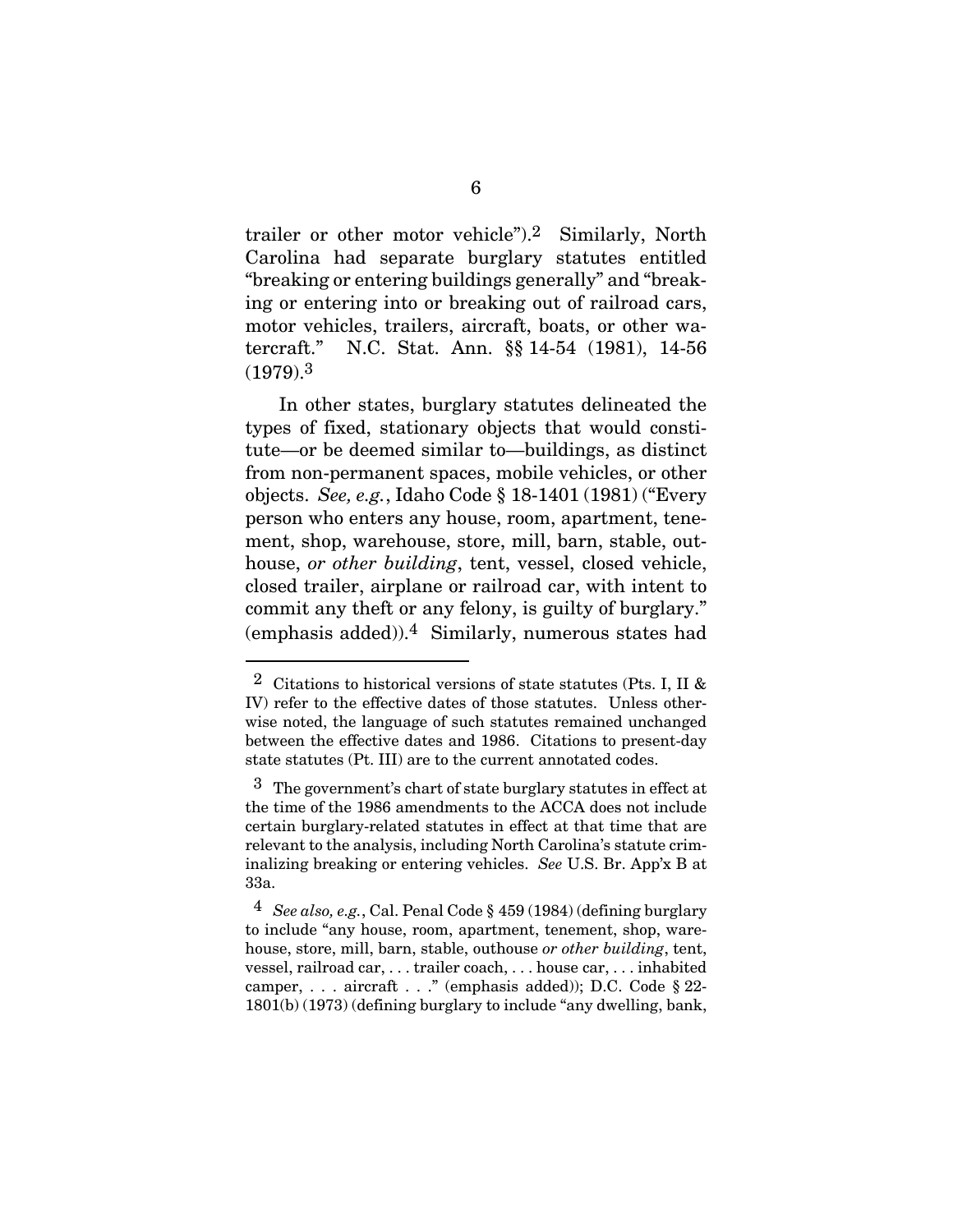burglary statutes and definitions that listed the term "building" as part of a disjunctive list which included non-permanent and mobile objects, such as "mobile home," "vehicle" or "aircraft." *See* Ill. Stat. Ann. ch. 38, ¶ 19-1 (1982) (defining burglary to include "a building, housetrailer, watercraft, aircraft, motor vehicle[,] . . . railroad car, *or* any part thereof" (emphasis added)).5 By doing so, these states demonstrated a

store, warehouse, shop, stable, *or other* building or any apartment or room, whether at the time occupied or not, or any steamboat, canalboat, vessel, or other watercraft, or railroad car" (emphasis added)); Mich. Comp. Laws § 750.110 (1968) (defining burglary, under the title "breaking and entering," to include "any tent, hotel, office, store, shop, warehouse, barn, granary, factory *or other building*, structure, boat or ship, railroad car or any private apartment in any of such buildings or any . . . dwelling house" (emphasis added)); Miss. Code Ann. § 97-17-33 (1960) (burglary of non-dwelling building statute applies to "any shop, store, booth, tent, warehouse, *or other building* or private room or office therein, ship, steamboat, flatboat, railroad car, automobile, truck or trailer in which any goods, merchandise, or valuable thing shall be kept for use, sale, deposit, or transportation" (emphasis added)); Nev. Rev. Stat. § 205.060 (1983) (burglary statute applies to "any house, room, apartment, tenement, shop, warehouse, store, mill, barn, stable, outhouse *or other building*, tent, vessel, vehicle, vehicle trailer, semitrailer or housetrailer, airplane, glider, boat or railroad car" (emphasis added)).

<sup>5</sup> *See also, e.g.*, Ariz. Rev. Stat. § 13-1501 (1978); Ark. Stat. § 5- 39-202 (1975); Fla. Stat. Ann. § 810.011(2) (1982); Ga. Code Ann. § 16-7-1 (1980); Iowa Code Ann. §§ 713.1, 702.12 (1984); Kan. Stat. Ann. § 21-3715 (1969); Me. Stat. Ann. tit. 17-A §§ 401 (1985), 2 (1983); Mass. Gen. Laws Ann. ch. 266 §§ 16 (1974), 16A (1966); Mo. Ann. Stat. §§ 569.010, 569.160, 569.170 (1979); Mont. Code Ann. §§ 45-6-204, 45-2-101(40) (1981); N.H. Rev. Stat. Ann. § 635:1 (1973); N.J. Stat. Ann. § 2C:18-1 (1980); N.D. Cent. Code Ann. §§ 12.1-22-02, 12.1-22-06, 12.1-05-12 (1973); Ohio Rev. Code Ann. §§ 2911.11 (1983), 2911.12 (1982), 2909.01 (1974); Pa. Cons. Stat. Ann. §§ 3501, 3502 (1973); S.D. Codified Laws §§ 22-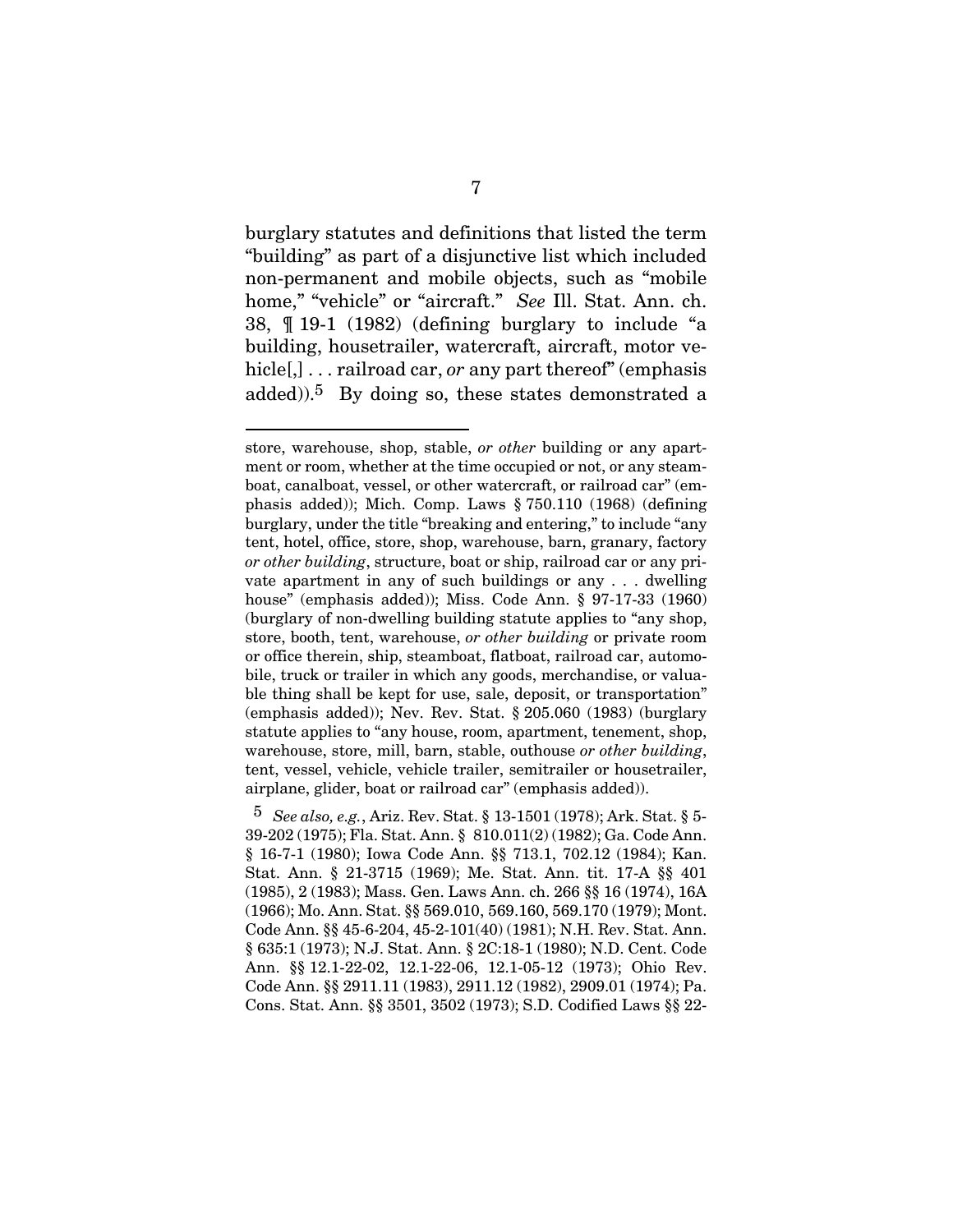clear "intent to give the nouns their *separate*, normal meanings." *Garcia v. United States*, 469 U.S. 70, 73 (1984) (emphasis added).

Of the minority of states that turned "building" into a defined term that reached non-permanent objects, or mobile vehicles, adapted for a specific purpose or purposes, most made clear that, by doing so, they were expanding the term building beyond its "ordinary meaning." For example, Connecticut's burglary statutes at the time covered entering or unlawfully remaining in, *inter alia*, a "building," which Connecticut's legislature defined to include, "*in addition to its ordinary meaning* . . . any watercraft, aircraft, trailer, sleeping car, railroad car, other structure or vehicle or any building with a valid certificate of occupancy." Conn. Gen. Stat. Ann. § 53a-100 (1979) (emphasis added); *see also id.* §§ 53a-101 (1981), 53a-102 (1971), 53a-102a (1976), 53a-103 (1971), 53a-103a (1975). The state legislatures of Alaska, Delaware, Kentucky, New York, Oregon, and Utah were likewise explicit about their decision to expand the term "building," as used in their respective states' burglary statutes in effect at the time, beyond the "ordinary" or "usual" meaning of that word.6

l

<sup>32-1, 22-1-2 (1976);</sup> W. Va. Code § 61-3-12 (1923); *cf*. Tex. Penal Code Ann. §§ 30.01, 30.02, 30.04 (1974).

<sup>6</sup> Notably, each of these statutes nonetheless lists "structure" and "vehicle" as two separate things, rather than referring to vehicles (or any subsets of vehicles) as types of structures. In particular, none of these statutes includes *any* type of vehicle in a list that ends with "or other structures." *See* Alaska Stat. § 11.81.900 (1984) (defining "building," for purposes of burglary statutes, as including, "*in addition to its usual meaning*, [] any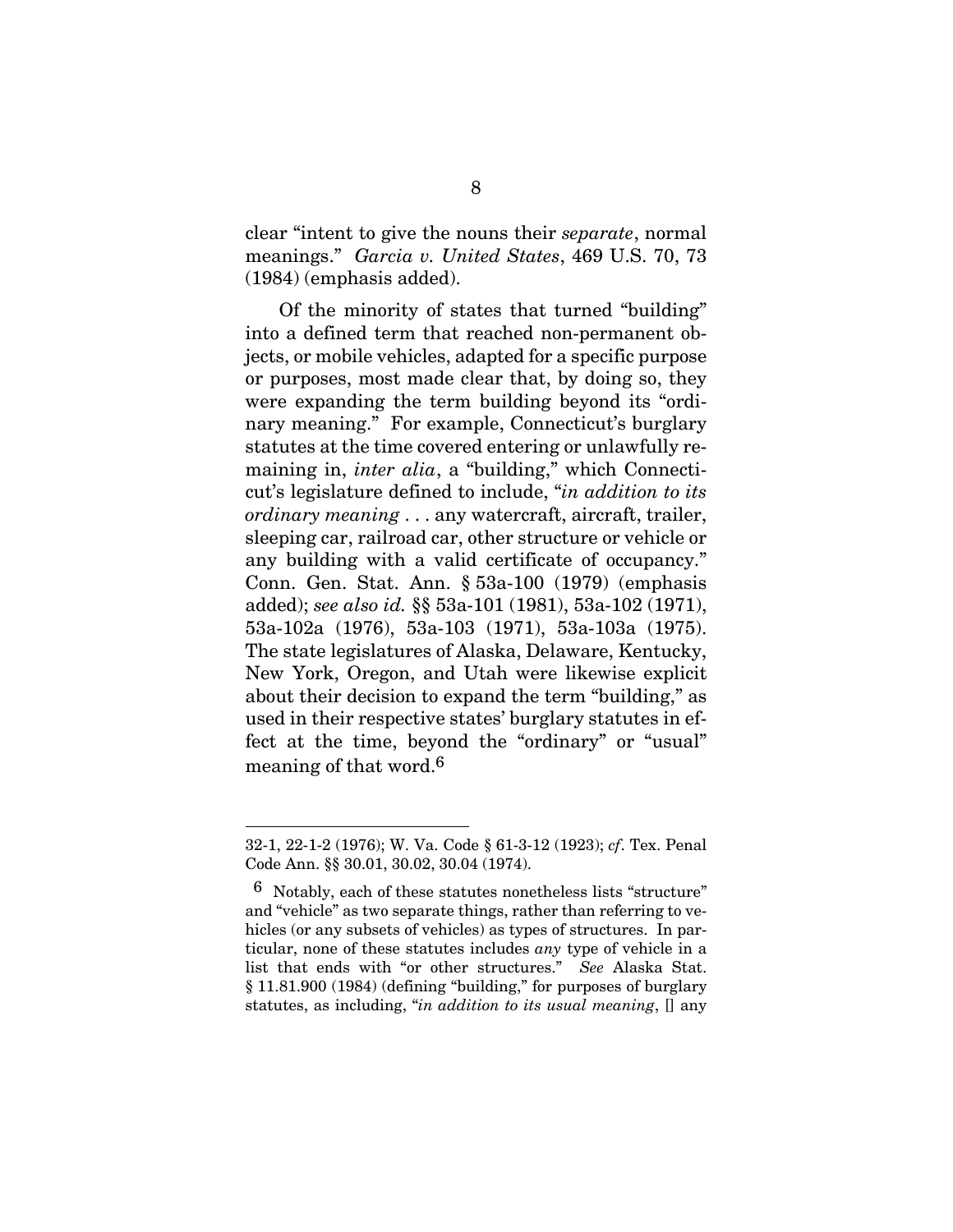Accordingly, the plain, ordinary meaning of the term "building" as used by Congress in 1984—and as recognized by most states in 1984 and 1986—did *not* include mobile vehicles, regardless of whether adapted or used for overnight accommodation.

2. Although this Court held in *Taylor* that "the generic, contemporary meaning of burglary contains at least the following elements: an unlawful or unprivileged entry into, or remaining in, a building *or other structure*, with intent to commit a crime," 495 U.S. at 598 (emphasis added), that term should not and cannot fairly—be read as bringing an entirely new category of crimes within the scope of burglary under the ACCA. The phrase "building or other structure" on its face suggests that an "other structure"

propelled vehicle or structure adapted for overnight accommodation of persons or for carrying on business" (emphasis added)); Del. Code tit. 11 § 222 (1973) (defining "building," for purposes of the criminal code, as including, "*in addition to its ordinary meaning*, [] any structure, vehicle or watercraft" (emphasis added)); Ky. Rev. Stat. § 511.010 (1980) (defining "building," for purposes of burglary statutes, to include "*in addition to its ordinary meaning*, [] any structure, vehicle, watercraft or aircraft: (a) [w]here any person lives; or (b) [w]here people assemble for purposes of business, government, education, religion, entertainment or public transportation" (emphasis added)); N.Y. Penal Law § 140.00 (1979) (defining "building," for purposes of burglary statutes, to include "*in addition to its ordinary meaning*, [] any structure, vehicle or watercraft used for overnight lodging of persons, or used by persons for carrying on business therein, or used as an elementary or secondary school" (emphasis added)); Utah Code Ann. § 76-6-201 (1973) (defining "building," for purposes of burglary statutes, as including "*in addition to its ordinary meaning*, [] any watercraft, aircraft, trailer, sleeping car, or other structure or vehicle adapted for overnight accommodation of persons or for carrying on business therein" (emphasis added)).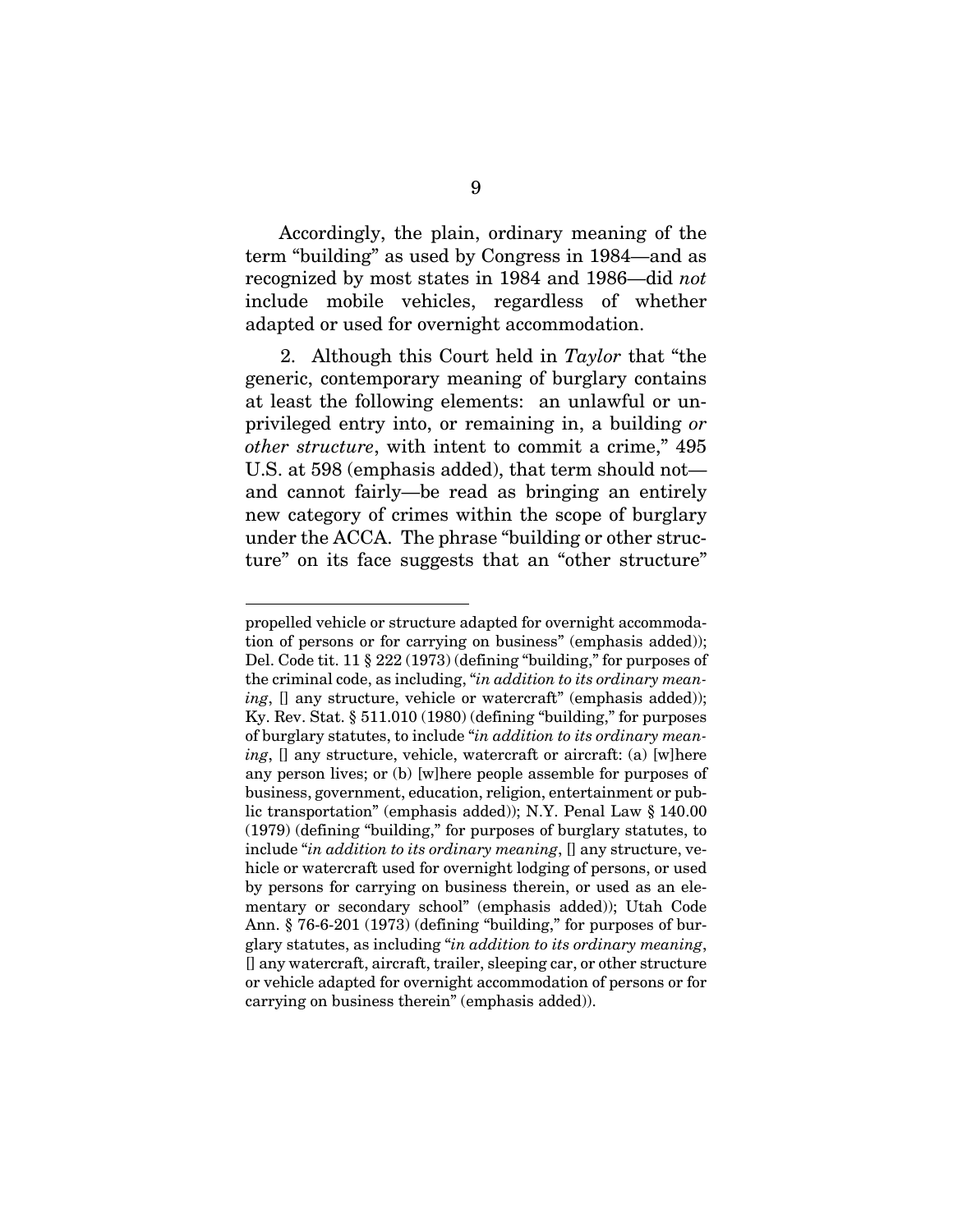"must be similar in kind to" a building, *see Nat'l Ass'n of Mfrs. v. Dep't of Def.*, 138 S. Ct. 617, 628 (2018) (discussing "effluent limitation or other limitation"). Because mobile vehicles with sleeping accommodations such as RVs and sailboats are decidedly *dissimilar* to buildings—regardless of the purpose for which they are used—the government's position is untenable.

It is also irreconcilable with this Court's conclusion in *Taylor* that the generic definition of ACCA burglary "is *practically identical* to the 1984 definition that, in 1986, was omitted from the enhancement provision," 495 U.S. at 598 (emphasis added)—namely, burglary of a building. This Court refused to "draw [an] inference" from Congress' omission of the 1984 definition of burglary in the 1986 version—noting, among other things, that "[t]he legislative history as a whole suggests that the deletion of the 1984 definition of burglary may have been an inadvertent casualty of a complex drafting process." *Id.* at 589–590.

In encompassing mobile vehicles with sleeping accommodations—something decidedly dissimilar from buildings or other structures—the government's proposed definition of burglary would effectively "replace the 1984 'generic' definition of burglary with something entirely different," which is precisely what this Court sought to avoid in *Taylor*. *Id*. at 590. It is for this reason that this Court has repeatedly refused to expand the meaning of "structure" as used in *Taylor* to encompass movable objects such as vehicles.7

l

<sup>7</sup> *See Shepard v. United States*, 544 U.S. 13, 15–16 (2005) (distinguishing between an immobile "building or enclosed space" and a "boat or motor vehicle," and finding that burglary of only the former falls within the generic definition of burglary); *see*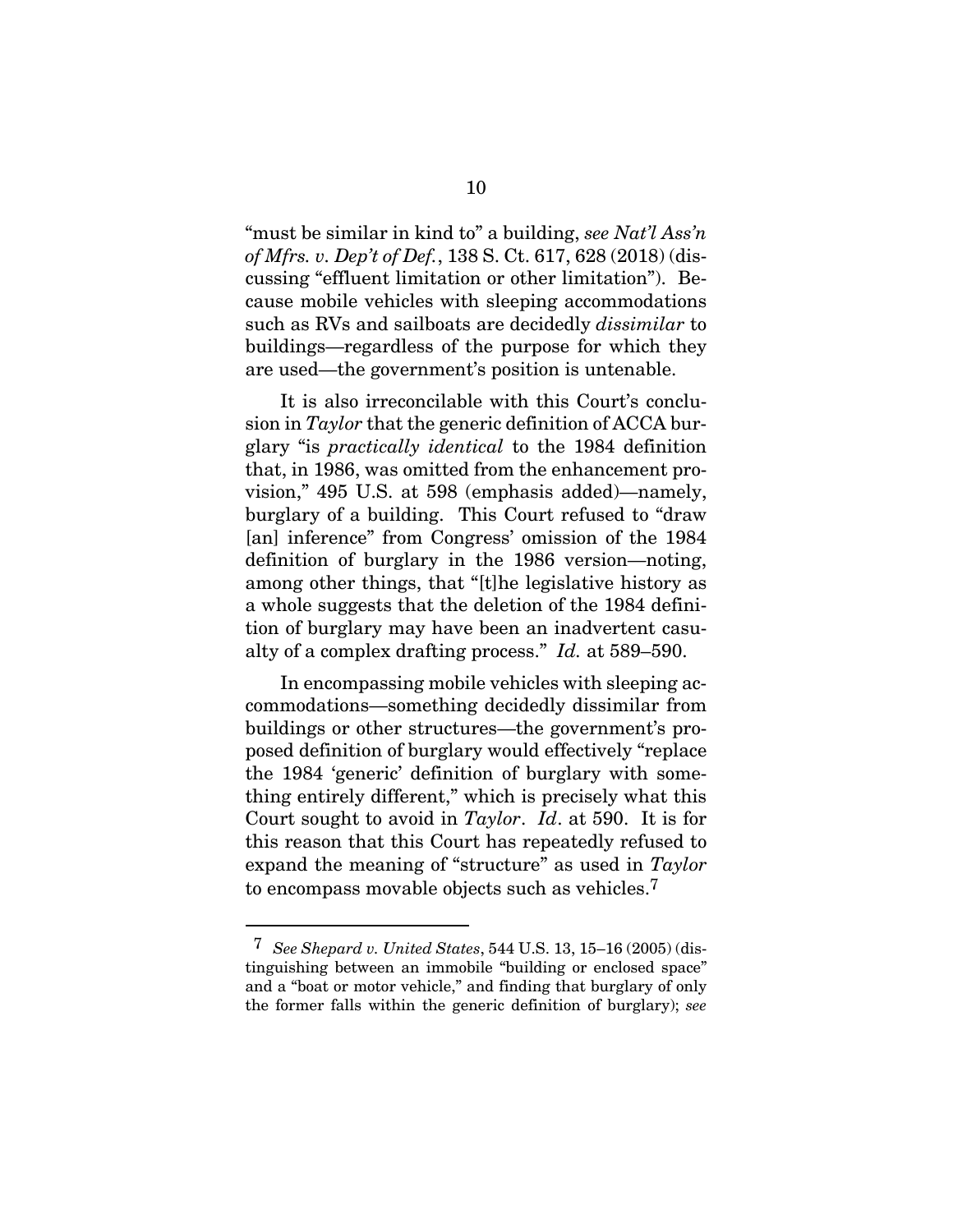## **II. THE GOVERNMENT'S POSITION THAT THERE WAS A "BROAD CONSENSUS" IN 1986 THAT BURGLARY COVERED TEMPORARY SPACES OR MOBILE VEHI-CLES ADAPTED OR USED FOR OVERNIGHT ACCOM-MODATION IGNORES FUNDAMENTAL DIFFER-ENCES AMONG THE 1986 STATE STATUTES.**

The government's assertion that there was a "broad consensus in 1986 that burglary included nonpermanent or mobile structures adapted or used for overnight accommodation," U.S. Br. 19, is a gross overstatement that ignores fundamental—and, in some cases, irreconcilable—differences among the state statutes. A survey of the state burglary statutes in effect in 1986 shows that almost every state took a different approach to this issue, using definitions of burglary that varied not just among states but also across statutes within a single state, and even within a single statute. Far from reflecting a "broad consensus" about anything, the 1986 state burglary statutes reveal a thicket of distinctions, nuances, and inconsistencies from which the government's proposed redefinition of ACCA burglary could not—and cannot today—fairly be gleaned.

1. By the government's own count, only twentyfive states had burglary statutes in effect in 1986 that, as the government puts it, expressly "encompass[ed]

*also, e.g.*, *Descamps v. United States*, 570 U.S. 254, 261 (2013) (noting that one portion of a statute prohibiting burglary of "a building" "corresponds to an element in generic burglary," and thus falls within the scope of ACCA burglary, "whereas the other [portion covering] an automobile[] does not"); *Nijhawan v. Holder*, 557 U.S. 29, 35 (2009) (differentiating between "breaking into a building," which would qualify as generic burglary, and breaking into a "vessel," which would not).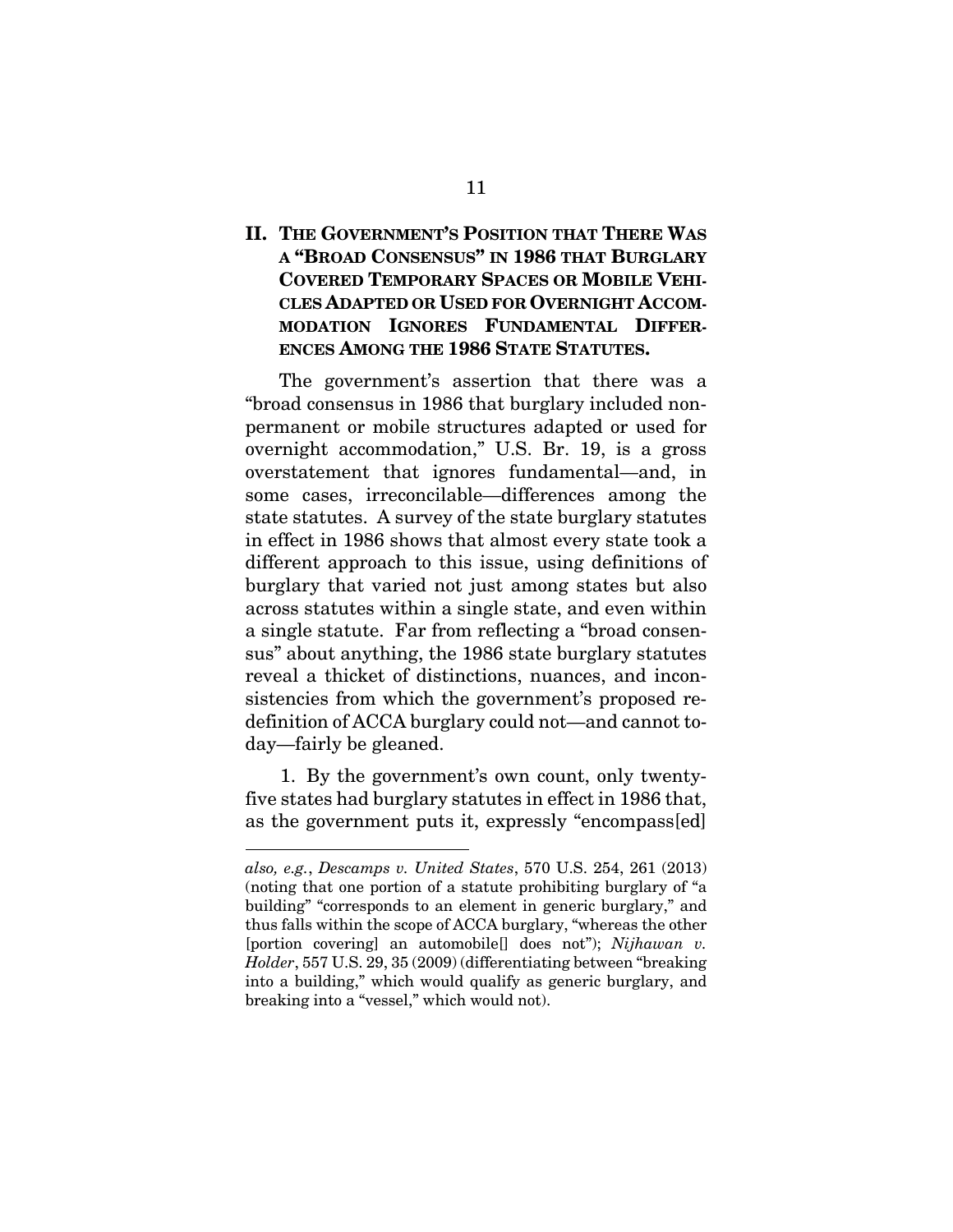nonpermanent or mobile structures used for enumerated purposes." U.S. Br. App'x B at 21a.8 And even as to those twenty-five, the "enumerated purposes" for which nonpermanent objects or mobile vehicles could be used varied tremendously among burglary statutes, often including purposes well beyond the specific one—overnight accommodation—that the government propounds here. For example, Arkansas's burglary statutes encompassed, *inter alia*, vehicles and other places in which "people assemble for purposes of business, government, education, religion, entertainment or public transportation." Ark. Stat. §§ 5-39- 101, 5-39-201 (1975); *see also, e.g.*, N.Y. Penal Law § 140.00(2) (1979) (enumerated purposes for which structure or vehicle could be used for purposes of burglary statute included use "for overnight lodging of persons, . . . or carrying on business[,] . . . or elementary or secondary school").

2. Even among the "enumerated purposes" that arguably related to human habitation, there existed significant variations. Only thirteen states had burglary statutes using the phrase "overnight accommodation" to qualify use of a mobile or nonpermanent

<sup>8</sup> While the government relies on an additional nineteen statutes from 1986 to support the proposition that generic burglary included "permanent or non-mobile structures used or adapted for overnight accommodation," the government concedes that those statutes "encompass[ed] nonpermanent or mobile structures *irrespective of their purpose*." U.S. Br. App'x B at 21a (emphasis added). Accordingly, Congress could not have gleaned from those statutes a generic definition of burglary relating to a structure's specific purpose or use for "overnight accommodation."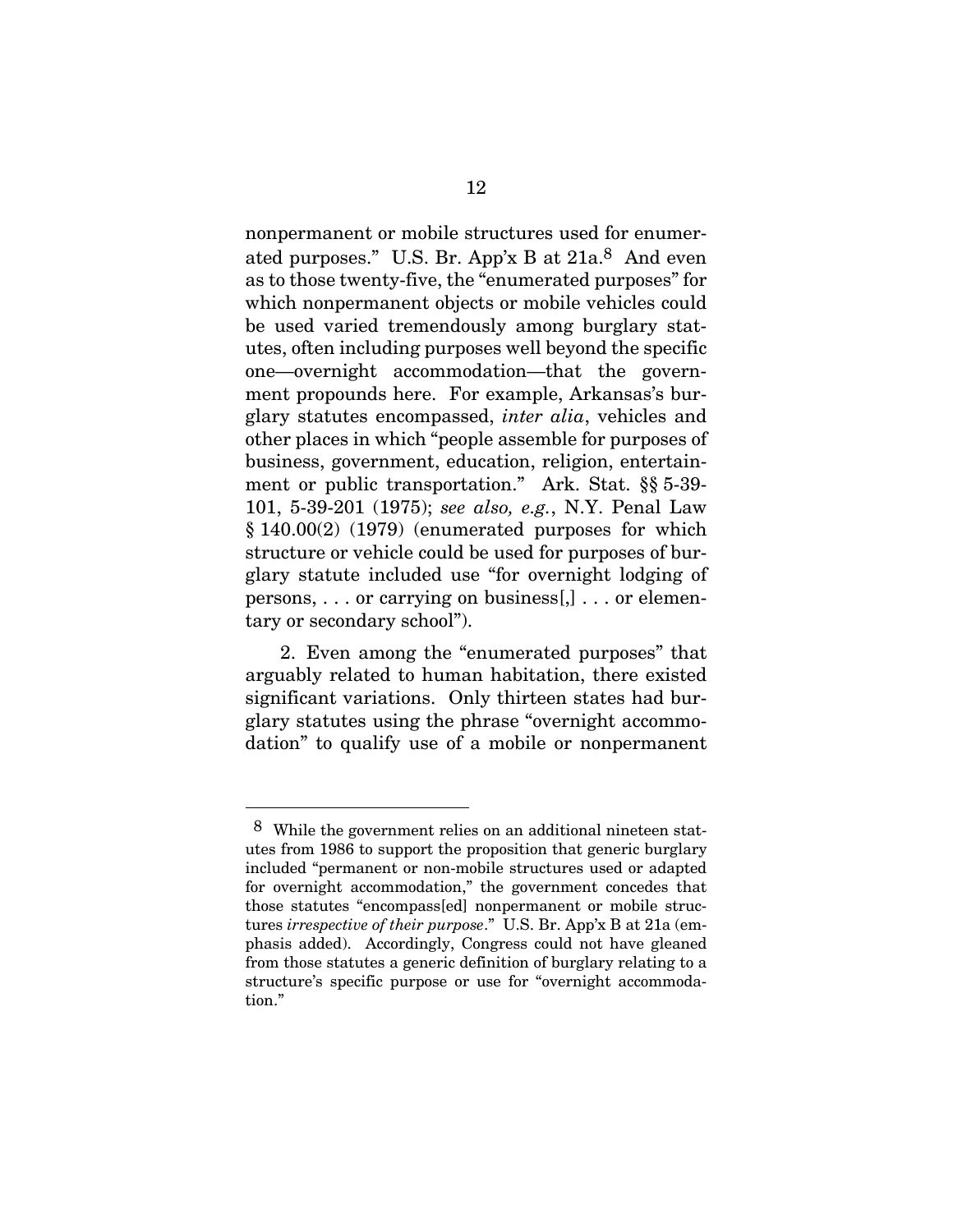space. And states interpret "overnight accommodation" differently. *Compare, e.g.*, *Blankenship v. State*, 780 S.W.2d 198, 210 (Tex. Crim. App. 1988) (en banc) (space was "adapted for overnight accommodation" despite the fact that it was being used only to store property, and the water and utilities had been turned off for years), *with Commonwealth v. Graham*, 9 A.3d 196, 197, 204 (Pa. 2010) (space was not adapted for overnight accommodation even where it had heat and running water). As the court in *Blankenship* emphasized, "[w]hat makes a structure 'suitable' or 'not suitable' for overnight accommodation is a complex, subjective factual question." 780 S.W.2d at 209.

Other statutes referred to uses such as, *inter alia*, "sleeping, living, or lodging," Ala. Code §§ 13A-7-1(2) (1983), 13A-7-5 (1979) (first-degree burglary of dwelling); "human habitation and occupancy," W. Va. Code  $§ 61-3-11(1973)$  ("[b]urglary; entry of dwelling or outhouse"); lodging "with a view to the protection of property," S.C. Code Ann. §§ 16-11-10 (1962), 16-11-311 (1985), 16-11-312 (1985) (first-degree and second-degree burglary involving "dwelling"); use as "a person's permanent or temporary home or place of lodging," Alaska Stat. §§ 11.81.900(17) (1984), 11.46.300(a)(1) (1978) (first-degree burglary involving dwelling); and use as "a dwelling place or place of human habitation," Va. Code Ann. § 18.2-90 (1975) (burglary statute covering certain mobile places).9

l

<sup>9</sup> The government's chart of state burglary statutes obscures critical differences among statutes even within a single state. For example, although the government's Appendix B cites Alabama statutes in effect in 1986 that covered burglary of "dwell-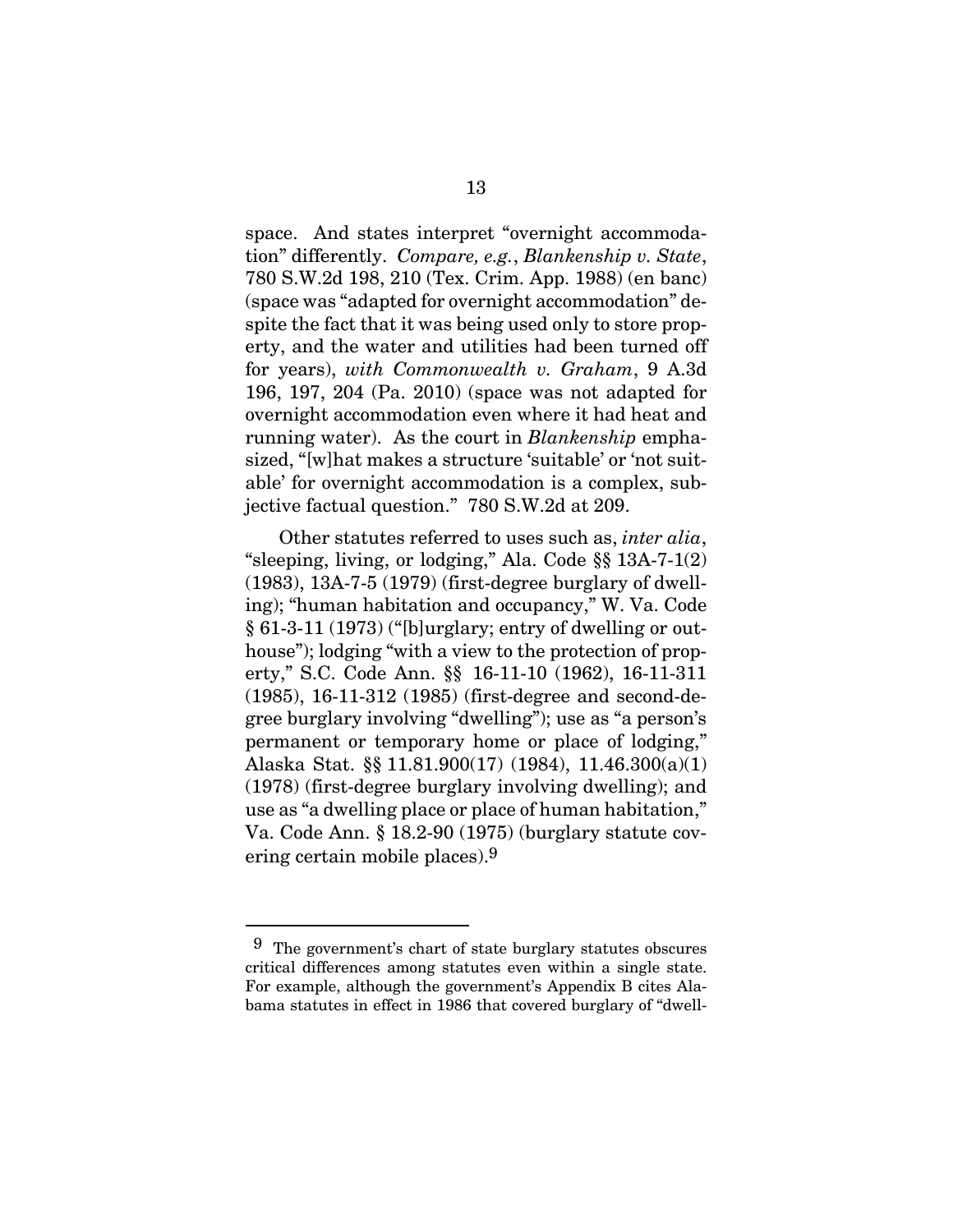The statutes varied further as to whether a place had to be "used" for the enumerated purpose, or whether it was sufficient that it was "adapted," "designed," or "intended" for that purpose, or even simply "suitable" for such purpose. *Compare, e.g.*, Ala. Code § 13A-7-1(2) (defining "building," for purposes of burglary statutes, as including vehicles "used for the lodging of persons"), *with, e.g.*, Alaska Stat. § 11.81.900(3) (defining "building," for purposes of burglary statutes, as including vehicles "adapted for overnight accommodation"), *and* Ga. Code Ann. § 16-7-1 (1980) (including within burglary statute mobile places "designed for use as the dwelling of another"), *and* Minn. Stat. § 609.581(2) (1983) (defining "building," for purposes of burglary statutes, as including structures "suitable for affording shelter for human beings"). And even among those statutes requiring active "use" of a vehicle or other place for an enumerated purpose, the requisite extent and frequency of that use varied. While some statutes did not specify the degree or frequency of use, others required that such locations be used "customarily" or "usually," or "for the time being." *Compare, e.g.*, Va. Code Ann. § 18.2-90 (1975) (including within burglary statute mobile places "used as a dwelling place or place of human habitation"), *with, e.g.*, Ark. Stat. § 5-39-101(1) (1975) (defining "occupiable structure," for purposes of burglary statutes, as

ing[s]" and "building[s]," it includes only the definition of "building"—"[a]ny structure which may be entered and utilized for business, public use, lodging, or the storage of goods,  $\dots$  includ[ing] any vehicle, aircraft or watercraft used for the lodging of persons or carrying on business therein," Ala. Code. § 13A-7- 1(2)—while omitting the definition of "dwelling," which was defined as "[a] building . . . used or normally used by a person for sleeping, living or lodging therein," *id.* § 13A-7-1(3).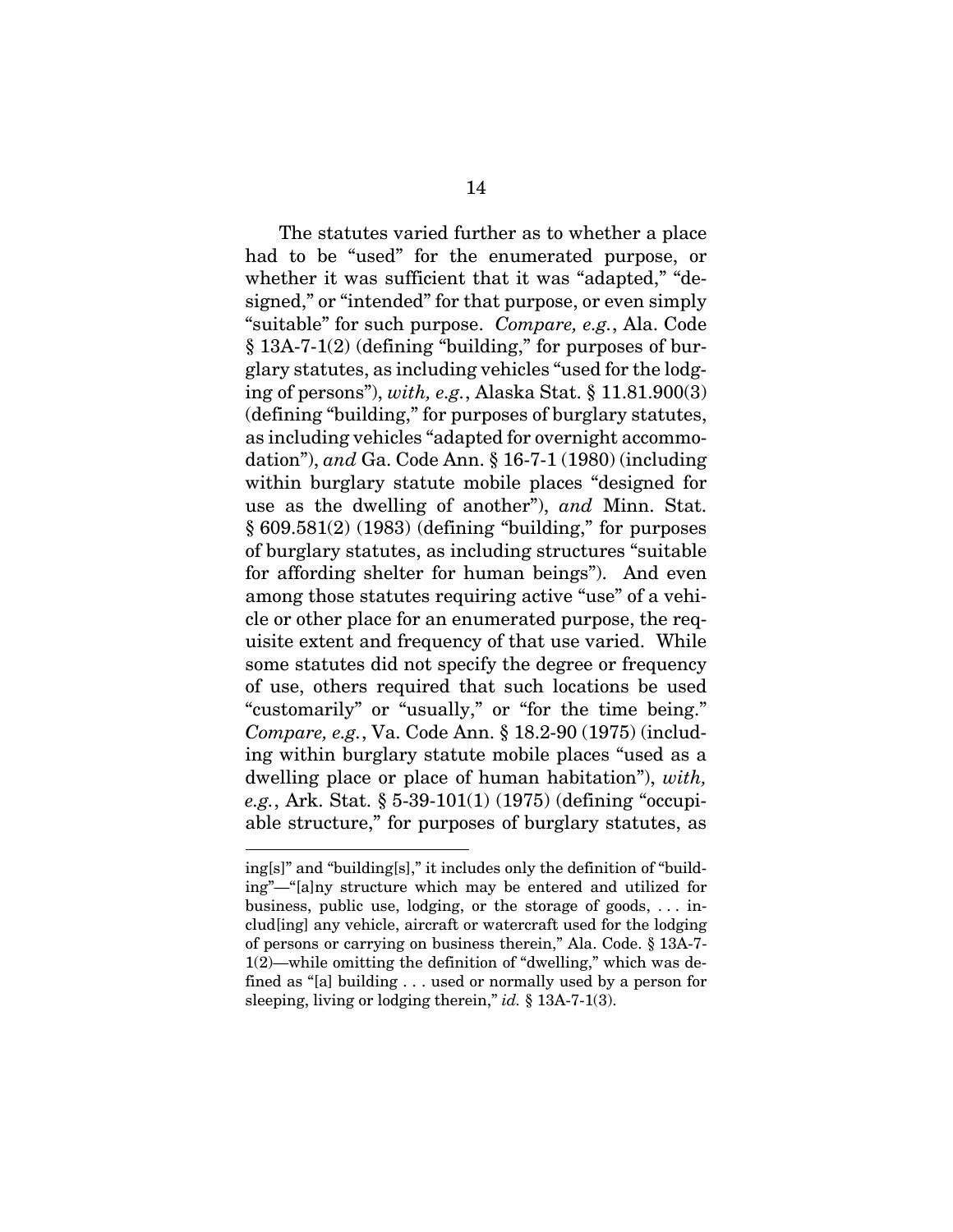including vehicles "customarily used for overnight accommodation"), *and* Haw. Rev. Stat. Ann. § 708-800 (1979) (defining "dwelling," for purposes of burglary statutes, as including mobile places "usually used by a person for lodging"), *and* N.D. Cent. Code Ann. § 12.1-05-12(2) (1973) (defining "dwelling," for purposes of burglary statutes, as including any "movable" structure vehicle that "is for the time being is a person's home or place of lodging").

Faced with these variations and distinctions, Congress could not reasonably have divined the principle proposed by the government: that vehicles "used or adapted for overnight accommodation" fall within the generic meaning of burglary.

**III. THE ADDITION OF TEMPORARY SPACES AND MO-BILE VEHICLES ADAPTED FOR OVERNIGHT AC-COMMODATION TO THE GENERIC DEFINITION OF BURGLARY FAILS TO CLOSE THE PURPORTED "GAP" BETWEEN THE ACCA AND STATE-LAW DEFINITIONS OF BURGLARY, AS NUMEROUS STATE BURGLARY STATUTES WOULD REMAIN OVERBROAD.** 

The government suggests that reading *Taylor*'s reference to "building or other structure" to include temporary spaces and mobile vehicles adapted for overnight accommodation would close an "untenable statutory gap in the [ACCA's] definition" of burglary. U.S. Br. 26. Not so. Many of the statutes to which the government points would not count as burglary under the government's own definition, because they (i) cover spaces or vehicles irrespective of their purpose, or (ii) extend to spaces or vehicles that have specified purposes beyond overnight accommodation.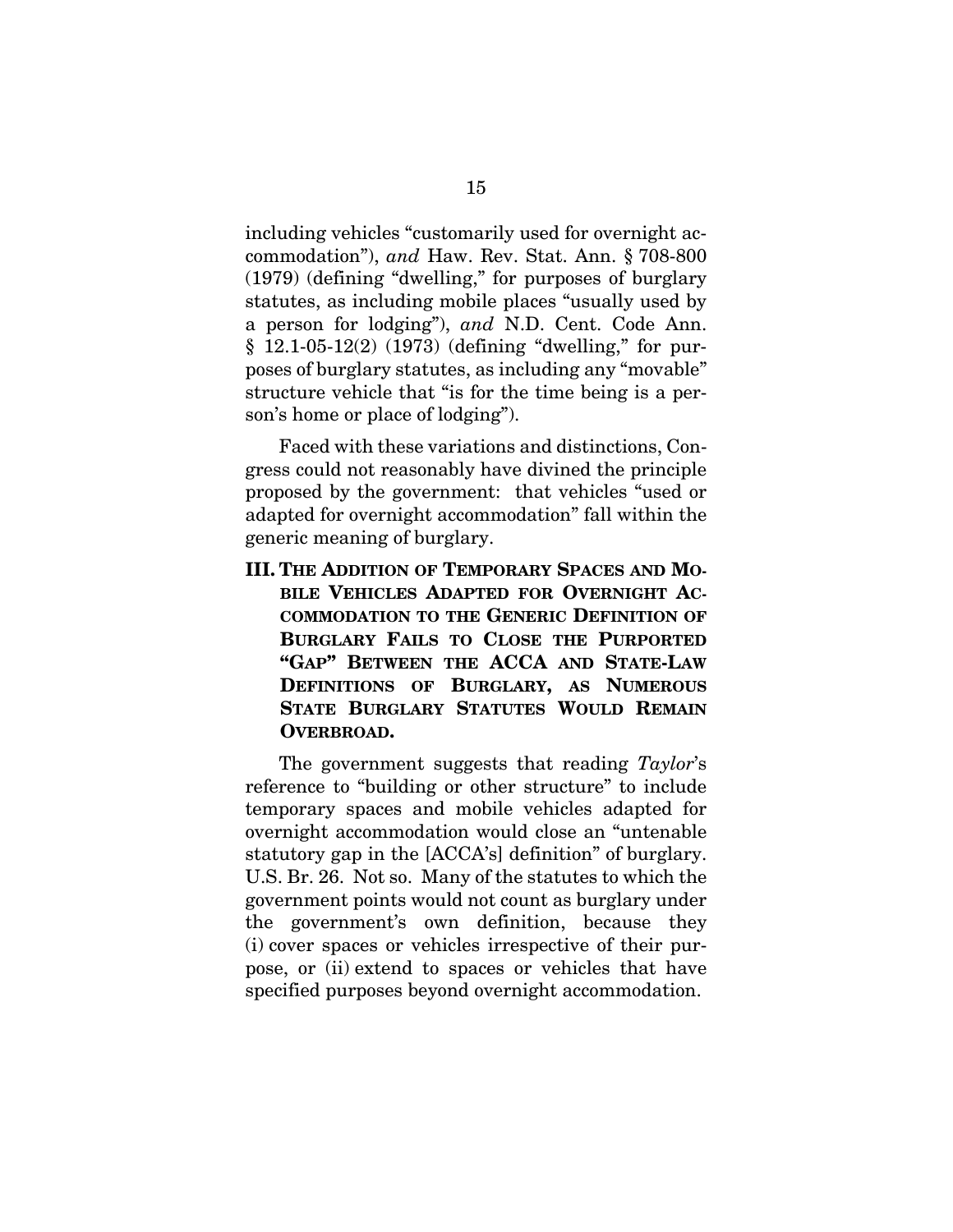1. The government does not question this Court's well-established use of the categorical approach to determining whether a prior conviction qualifies as an ACCA predicate offense. *See Mathis*, 136 S. Ct. at 2248; *Descamps v. United States*, 570 U.S. 254, 260–61 (2013). The first step in the analysis is to determine "whether the elements of the crime of conviction sufficiently match the elements of [the generic ACCA crime], while ignoring the particular facts of the case." *Mathis*, 136 S. Ct. at 2248.

If the elements of the state offense and "generic" federal offense listed as an ACCA predicate match, or "if the state statute defines the crime more narrowly," the state offense qualifies as an ACCA predicate. *Descamps*, 570 U.S. at 261; *see also Taylor*, 495 U.S. at 599. If, however, the state offense reaches more broadly, courts consider whether the statute is divisible. *See Descamps*, 570 U.S. at 261–62. To be divisible, a statute must set out elements—those findings upon which a jury must unanimously agree to convict—in the alternative. *See Mathis*, 136 S. Ct. at 2249; *Descamps*, 570 U.S. at 272. If the statute is divisible, the Court proceeds to the "modified categorical" approach, which authorizes consideration of a limited set of documents from the criminal record to "to determine which statutory phrase was the basis for the conviction." *Descamps*, 570 U.S. at 263 (internal quotation marks and citation omitted).

2. Even adopting the government's expanded reading of "building or other structure," the categorical approach reveals that numerous state burglary statutes would be too broad to qualify as burglary under the ACCA. While the government correctly notes that many states have "specifically delineated"—that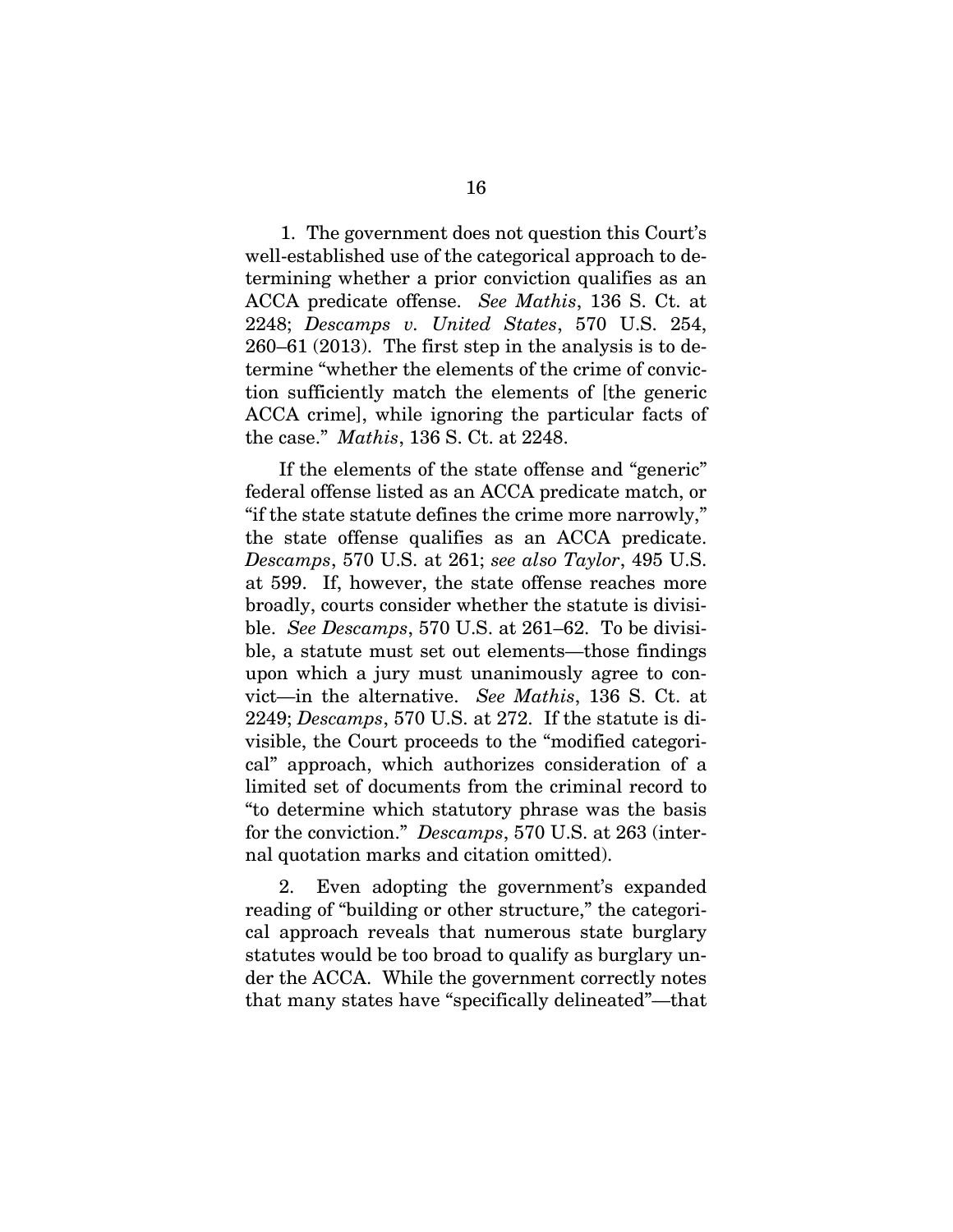is, made some mention of—nonpermanent objects or mobile vehicles in their burglary statutes, U.S. Br. 18, a closer review of those statutes reveals that they extend to a variety of other uses beyond overnight accommodations. Unless a state burglary statute can accommodate a discrete jury finding that the defendant burglarized a vehicle *used for overnight accommodation*, as opposed to some other purpose, its continued overbreadth precludes its use as an ACCA predicate.

 For example, many burglary statutes would remain overbroad because they include within their sweep vehicles and other places used for business purposes or storage. *See, e.g.*, Alaska Stat. Ann. §§ 11.46.310, 11.81.900(b)(5) (2018) (Alaska seconddegree burglary, involving a "building," defined to include "any propelled vehicle or structure adapted for . . . carrying on business"); Colo. Rev. Stat. §§ 18-4- 101, 18-4-202, 18-4-203 (2018) (Colorado first-degree and second-degree burglary, involving a "building or occupied structure," with "building" defined to include any "vehicle adapted . . . for carrying on of business therein" and "occupied structure" defined to include places "which, for particular purposes, may be used by . . . animals").10 Other state burglary statutes would

l

<sup>10</sup> *See also* D.C. Code § 22-801(b) (2018) (District of Columbia second-degree burglary, which may involve any "vessel," "watercraft," or "yard where any lumber, coal, or other goods or chattels are deposited and kept for the purpose of trade"); Iowa Code Ann. §§ 702.12, 713.1, 713.3, 713.5 (2018) (Iowa burglary offenses involving an "occupied structure," defined to include any "land, water or air vehicle . . . occupied by persons for the purpose of carrying on business or other activity therein, or for the storage or safekeeping of anything of value"); *id.* § 713.6A (2017) (same);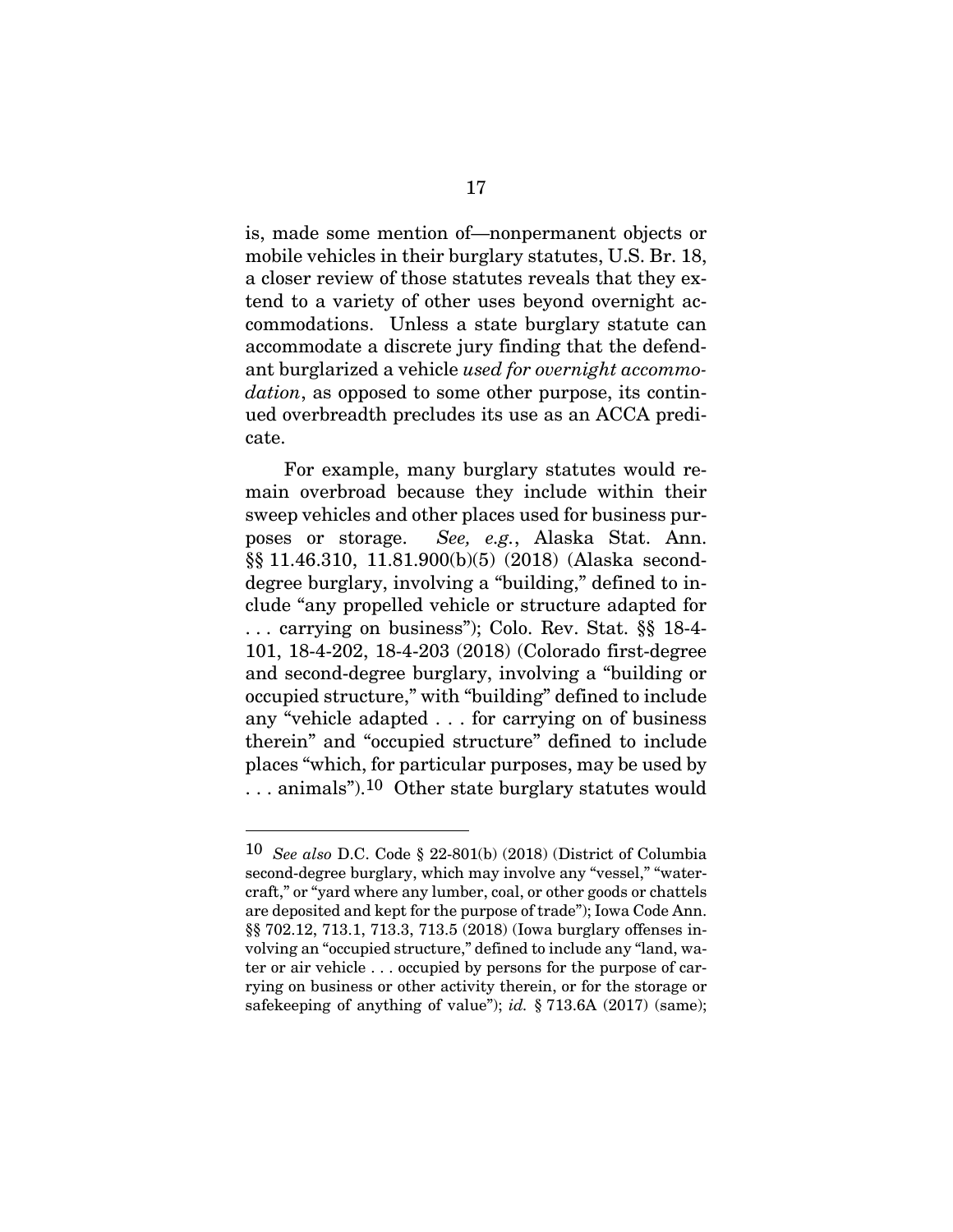remain overbroad because they include places used for public assembly and public transportation, such as city buses. *See, e.g.*, Ky. Rev. Stat. Ann. §§ 511.010(1), 511.020, 511.040 (2018) (Kentucky first-degree and third-degree burglary involving a "building," which includes any "vehicle, watercraft or aircraft" where "people assemble for purposes of business, government, education, religion, entertainment or public transportation"). Still others would remain overbroad because they cover vehicles and other places without limitation. *See, e.g.*, Idaho Code Ann. § 18-1401 (2018) (Idaho burglary extending to any "vehicle, trailer, airplane or railroad car").11

l

11 *See also, e.g.*, Cal. Penal Code §§ 459, 460(b) (2018) (California second-degree burglary, extending to any "vehicle . . . when

Mo. Ann Stat. §§ 569.010(2), 569.160, 569.170 (2018) (Missouri first-degree and second-degree burglary involving a "building or inhabitable structure," with "inhabitable structure" defined to include a "vehicle, vessel or structure . . . [w]here any person . . . carries on business or other calling"); Mont. Code Ann. §§ 45- 2-101(47), 45-6-204 (2017) (Montana burglary and aggravated burglary involving an "occupied structure," defined to include any "building, vehicle, or other place suitable for . . . carrying on business"); N.H. Rev. Stat. Ann. § 635:1(I), (III) (2018) (New Hampshire burglary involving a "building or occupied structure," which includes any "vehicle, boat or place" adapted "for carrying on business therein"); N.D. Cent. Code Ann. §§ 12.1-22-02, 12.1- 22-06(4) (2017) (North Dakota burglary involving a "building or occupied structure," which includes any vehicle "[w]here any person . . . carries on business or other calling"); Or. Rev. Stat. Ann. §§ 164.205(1), 164.215 (2018) (Oregon second-degree burglary involving a "building," defined to include vehicles, boats, and aircraft adapted "for carrying on business therein"); Utah Code Ann. §§ 76-6-201(1)(a), 76-6-202, 76-6-203 (2018) (Utah burglary and aggravated burglary, involving a "building," defined to include any "watercraft, aircraft, trailer or . . . vehicle adapted . . . for carrying on business").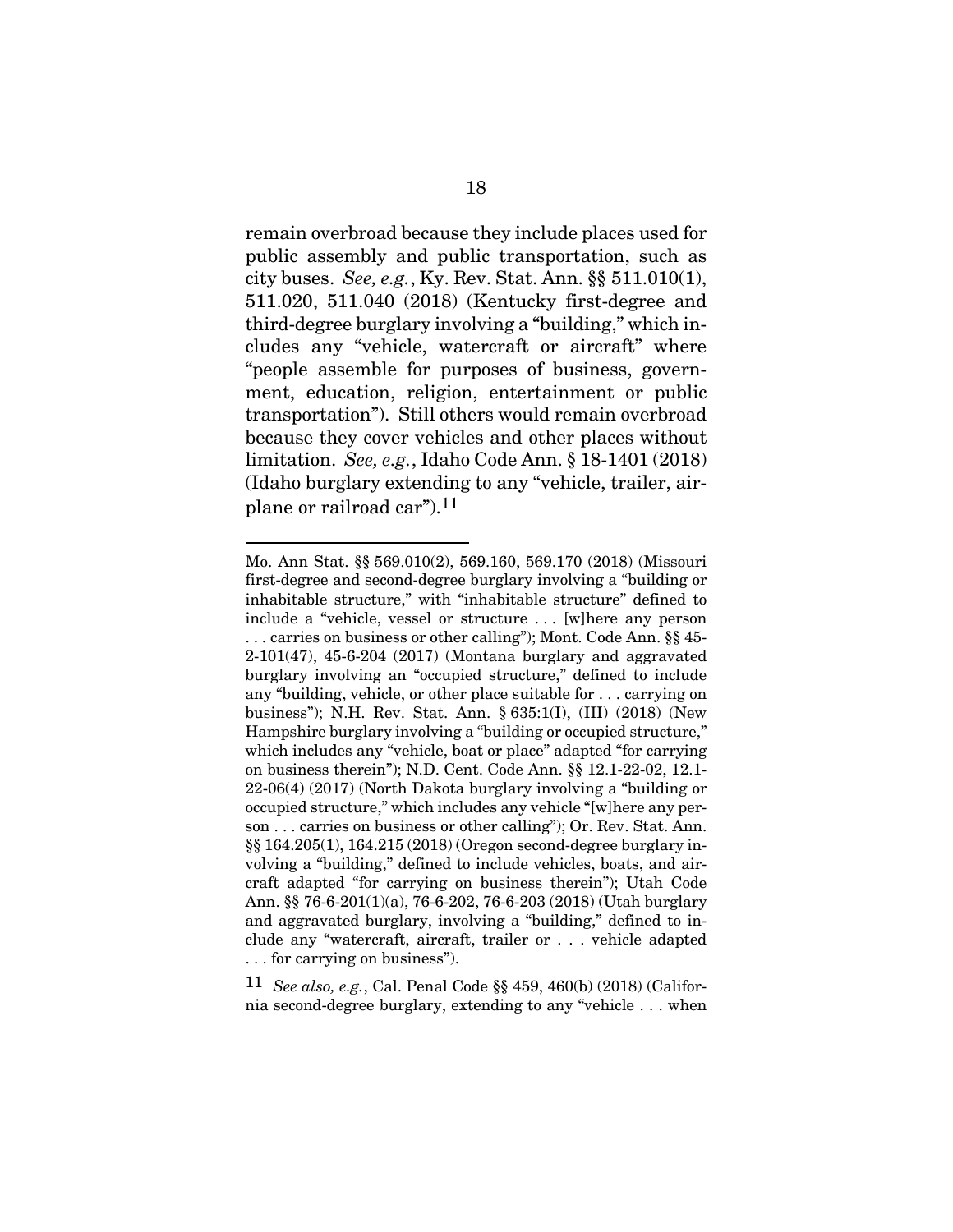For these reasons, a wide variety of state burglary statutes would remain overbroad, and thus disqualified as ACCA predicates, regardless of which party's interpretation is adopted. The government's purported attempt to bridge an "untenable gap in the statutory definition" of burglary, U.S. Br. 26, by expanding the definition, falls short.

### **IV. THE ACCA IS PROPERLY FOCUSED ON FORM, RA-THER THAN FUNCTION, IN DELINEATING THOSE PLACES ENCOMPASSED BY GENERIC BURGLARY.**

This Court has correctly looked to objective form, rather than subjective use, in determining whether certain spaces are encompassed by the ACCA's generic definition of "burglary." This bright-line rule affords consistency in applying the ACCA and makes practical sense. The government's expanded definition of "generic burglary"—which hinges on an object's actual or intended use—would engender confusion

the doors are locked"); Mich. Comp. Laws Ann. § 750.110 (2018) (Michigan burglary extending to any "boat, ship, shipping container, or railroad car"); Nev. Rev. Stat. Ann. § 205.060 (2017) (Nevada burglary extending to "any vehicle, trailer, semitrailer or house trailer"); N.J. Stat. Ann. §§ 2C:18-1, 2C:18-2 (2018) (New Jersey burglary involving a "structure," defined to include "any . . . ship, vessel, car, vehicle or airplane"); S.D. Codified Laws §§ 22-1-2(28)(c), 22-1-2(49), 22-32-1, 22-32-3 (2018) (South Dakota first-degree and second-degree burglary, involving an "occupied structure," defined to include any "motor vehicle, watercraft, aircraft, railroad car" "in which at the time any person is present"); *id.* §§ 22-1-2(49), 22-1-2(51), 22-32-8 (2018) (South Dakota third-degree burglary, defined to include any "unoccupied" "motor vehicle, watercraft, aircraft, railroad car"); Wyo. Stat. Ann. § 6-3-301(a) (2018) (Wyoming burglary extending to any "building, occupied structure or vehicle," without regard to the vehicle's use).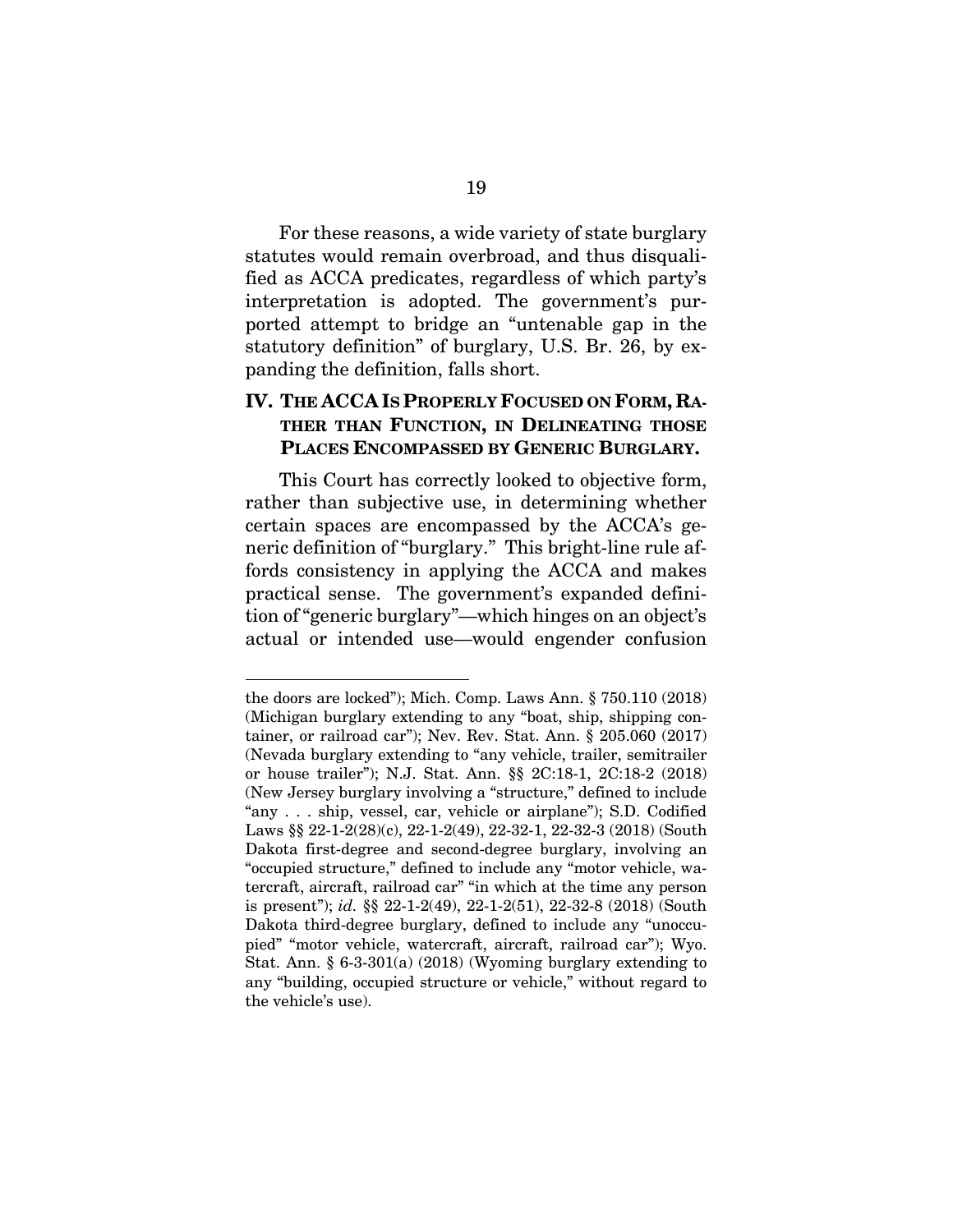and almost certainly result in inconsistent application of the ACCA. It would also run afoul of the rule of lenity, which is particularly important in the context of the ACCA's mandatory fifteen-year sentence.

1. In clarifying the ACCA's scope in *Taylor*, the Court emphasized the distinction between buildings and structures, on the one hand, and vehicles or other mobile habitations on the other. Indeed, the Court expressly pointed to a Missouri statute criminalizing burglary of temporary spaces or mobile vehicles, including "any booth or tent, or any boat or vessel, or railroad car," as encompassing conduct beyond the ACCA's generic definition of "burglary." *Taylor*, 495 U.S. at 599. The *Taylor* Court also considered a range of Texas statutes that it identified as "includ[ing] theft from . . . [an] automobile." *Id.* at 591 (citing, *inter alia*, Tex. Penal Code §§ 30.01, 30.02, 30.04). One of the cited Texas "burglary" statutes was limited to burglaries occurring in a "habitation, or a building," with "habitation" defined as any "structure or vehicle that is adapted for the overnight accommodation of persons." Tex. Penal Code §§ 30.01, 30.02 (1974). Another "burglary" statute cited was entitled "burglary of vehicles." Tex. Penal Code § 30.04 (1974). The Court used these Texas statutes as support for its statement that burglary of automobiles—as opposed to entries of buildings or structures—falls outside the scope of ACCA burglary. *See Taylor*, 495 U.S. at 599.

Since *Taylor*, numerous courts—including this one—have looked to form, rather than intended or actual use, in determining whether entry of a place is burglary under the ACCA. In *Mathis*, 136 S. Ct. 2243, for instance, the Court considered an Iowa statute criminalizing burglary of an "occupied structure,"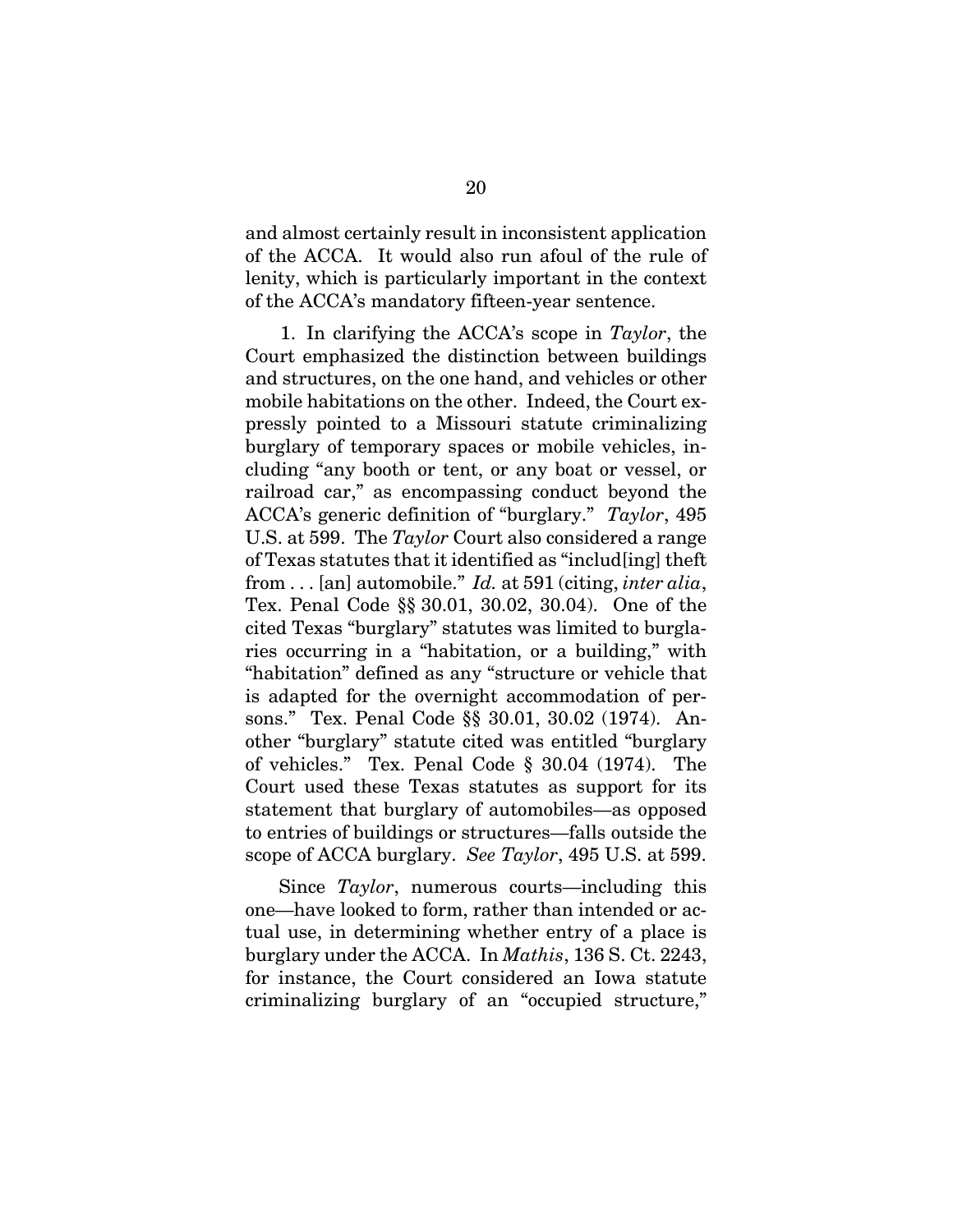which the Iowa Code defined as "any building, structure, . . . land, water, or air vehicle, *or similar place adapted for overnight accommodation of persons*," Iowa Code Ann. § 702.12 (1984) (emphasis added).12 Although this language encompassed vehicles only if they were adapted for "overnight accommodation of persons," the Court held that the statute, "cover[ed] more conduct than generic burglary," because it "reache[d] a broader range of *places*." *Mathis*, 136 S. Ct. at 2250 (emphasis added).

Courts of Appeals have similarly applied a rule that focuses on "the nature of the property or place, not on the nature of its use at the time of the crime." *United States v. Rainer*, 616 F.3d 1212, 1214–15 (11th Cir. 2010) (holding that Alabama burglary statute which penalized entry into any "building," defined to include "any vehicle, aircraft or watercraft used for the lodging of persons," fell outside of the ACCA, and rejecting the argument that a clause limiting "buildings" to those used for lodging "narrow[ed] the burglary statute's sweep to generic burglary"). Thus, in overruling a line of cases finding that burglary of any

<sup>12</sup> The Iowa statute further defined "occupied structure" to include those "occupied by persons for the purpose of carrying on business or other activity . . . , or for the storage of safekeeping of anything of value." Iowa Code Ann. § 702.12 (1984). As discussed *supra*, this language would have rendered the statute overbroad under even the government's definition of generic burglary. But that was not the basis for this Court's holding that "the elements of Iowa's burglary law [were] broader than those of generic burglary." *Mathis*, 136 S. Ct. at 2257. Rather, this Court limited its analysis and holding to the locational elements of Iowa's statute—which rendered it overbroad—without any consideration of the functional components on which the government's position hinges.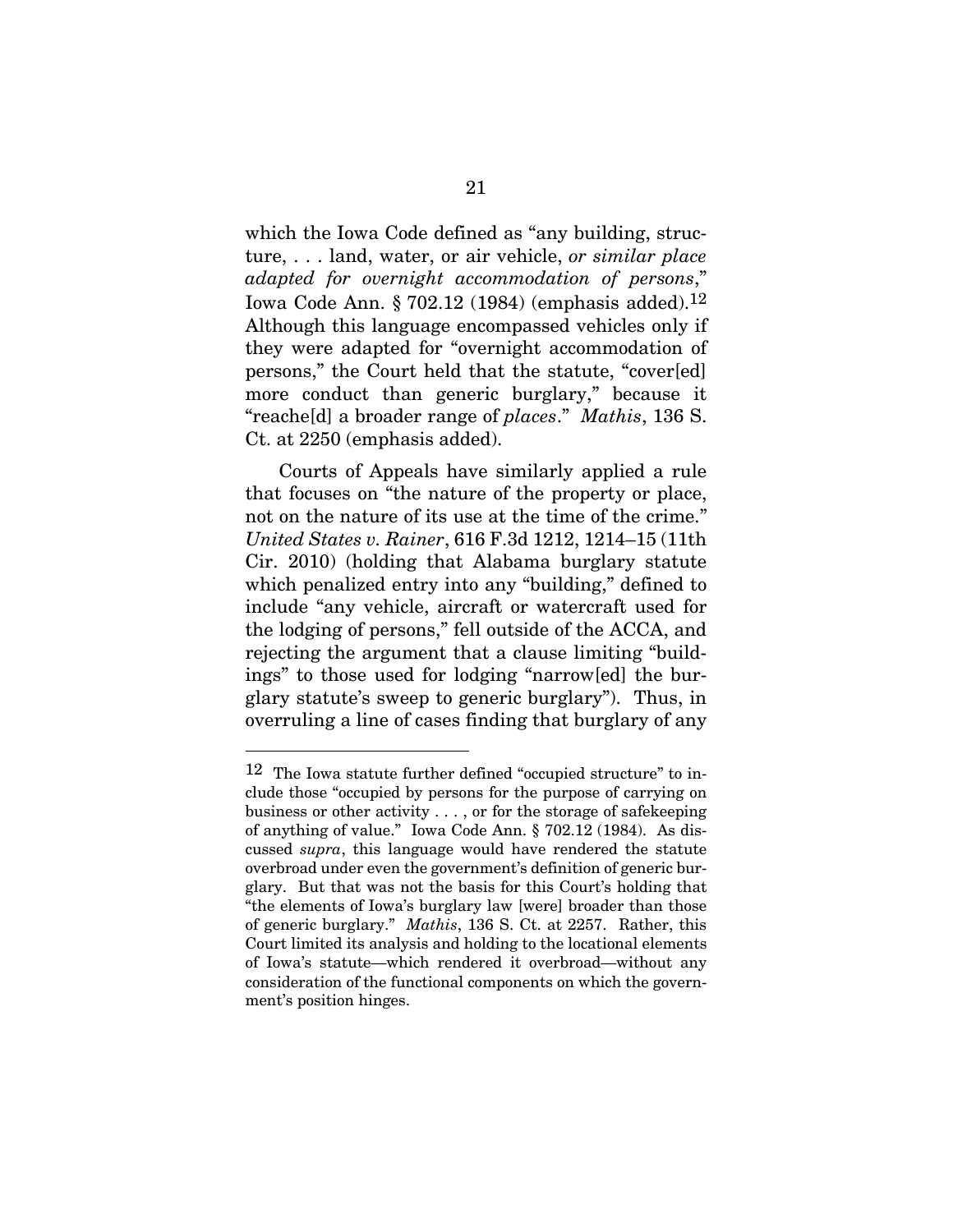habitable location was subject to the ACCA, the court in *United States v. Grisel*, 488 F.3d 844 (9th Cir. 2007), recognized that "*Taylor* jettisoned analyzing the *use* of an object in favor of analyzing the *nature* of the object when it adopted an express definition of burglary that is limited to the breaking and entering of buildings," *id.* at 851 n.5.

2. Limiting the definition of generic burglary by reference to the objective nature of a place makes practical sense. The government's expanded definition—with its newfound focus on a location's use would create confusion and, almost certainly, produce conflicting decisions among lower courts.

Were the government's definition to prevail, a court applying the ACCA would need to (1) divine what the phrase "adapted or used for overnight accommodation" means—itself no small task, *see supra*  Pt. II; and (2) determine whether the particular state statute at issue fit within that definition, *see supra* Pt. III. Given the variations in statutory definitions of use, *see supra* Pt. II—and the variations in how state courts interpret even the same exact terms and phrases, *see id.*—this analysis would almost certainly lead to varying and conflicting results among the lower courts. The government's definition thus threatens to create yet another "judicial morass" under the ACCA. *Johnson v. United States*, 135 S. Ct. 2551, 2562 (2015) (citation omitted).

3. The rule of lenity separately instructs that the current construction of the ACCA be retained. Under the rule of lenity, any ambiguity as to the scope of a criminal statute must be resolved in favor of the defendant. *United States v. Bass*, 404 U.S. 336, 347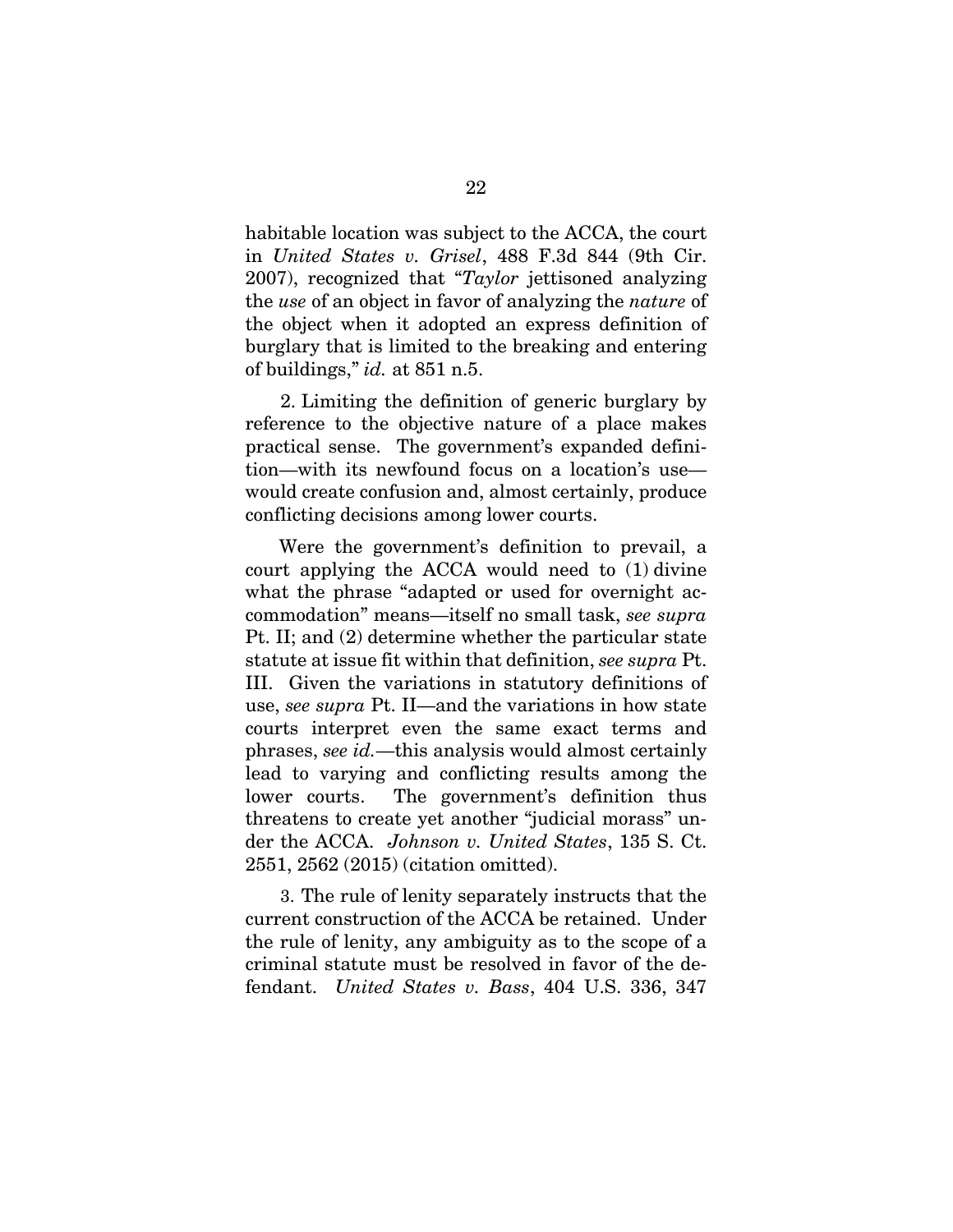(1971). The rule applies "not only to interpretations of the substantive ambit of criminal prohibitions, but also to the penalties they impose." *Bifulco v. United States*, 447 U.S. 381, 387 (1980); *see also United States v. R.L.C.*, 503 U.S. 291, 305 (1992) (noting that the rule of lenity could be applied to resolve ambiguity in the Sentencing Reform Act, to the extent it existed). Courts applying the ACCA are thus "guided by the rule of lenity," and will not interpret the ACCA "so as to increase the penalty that it places on an individual when such an interpretation can be based on no more than a guess as to what Congress intended." *United States v. Concha*, 233 F.3d 1249, 1256 (10th Cir. 2000) (citation omitted). As Justice Scalia explained, "[t]he rule of lenity, grounded in part on the need to give 'fair warning' of what is encompassed by a criminal statute . . . demands that we give this text [of the ACCA] the more narrow reading of which it is susceptible." *James v. United States*, 550 U.S. 192, 219 (2007) (Scalia, J., dissenting) (citation omitted), *majority op. overruled by Johnson*, 135 S. Ct. 2551.13

Broadening the ACCA's definition of "burglary" to include burglaries of temporary spaces and mobile vehicles used for some enumerated purpose, as the government proposes, would improperly sweep into the

l

<sup>13</sup> Although this Court refused, in *Taylor*, to apply the rule of lenity as a justification for adopting the common-law definition of burglary, the Court did so because it found the common law definition to be "implausible" and "at odds with the generally accepted contemporary meaning of [the] term ['burglary']." 495 U.S. at 596. Here, by contrast, a definition of generic burglary which excludes moveable vehicles from the meaning of "building or other structure" is eminently reasonable and consistent with the generally accepted meaning of the term "burglary."